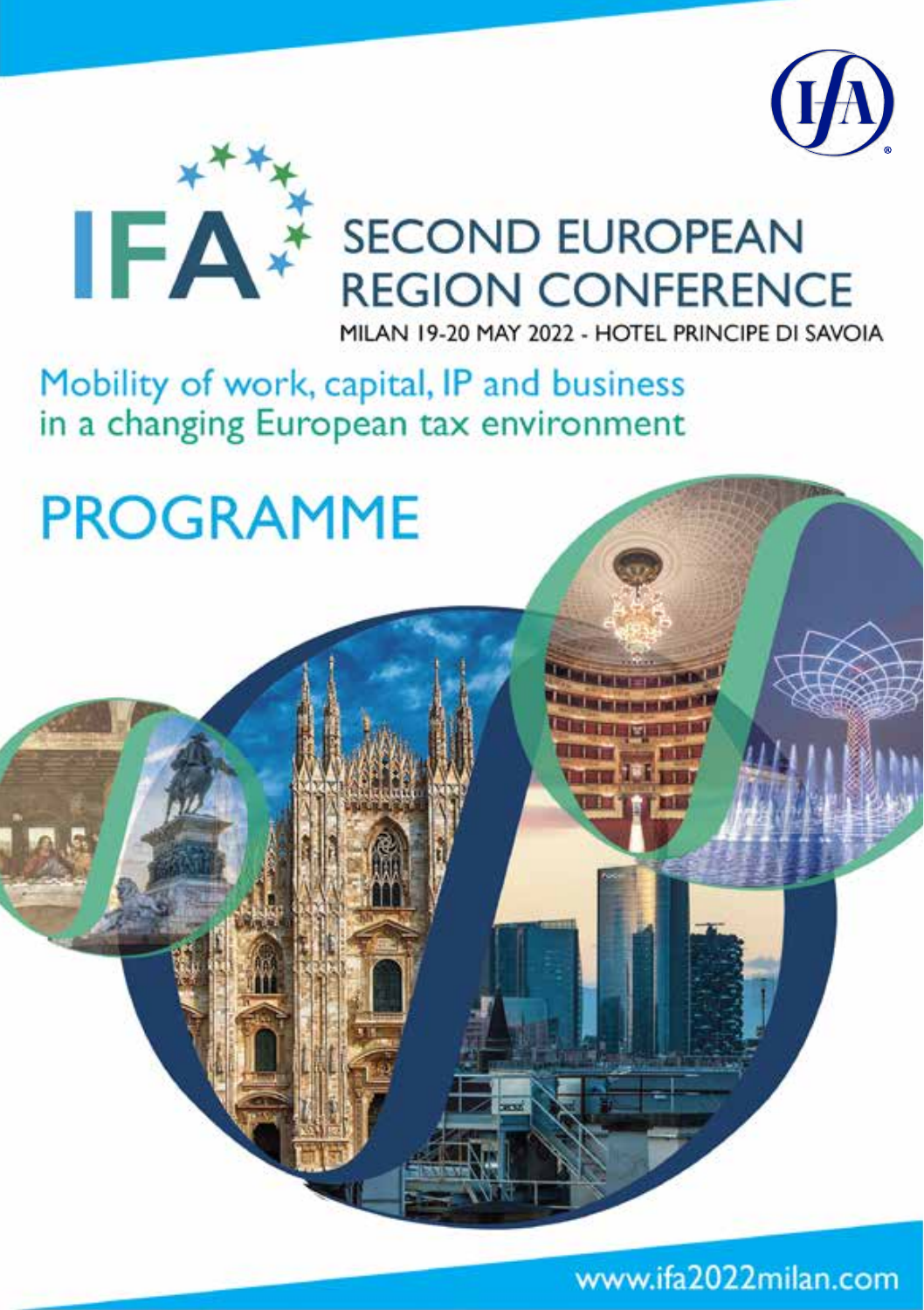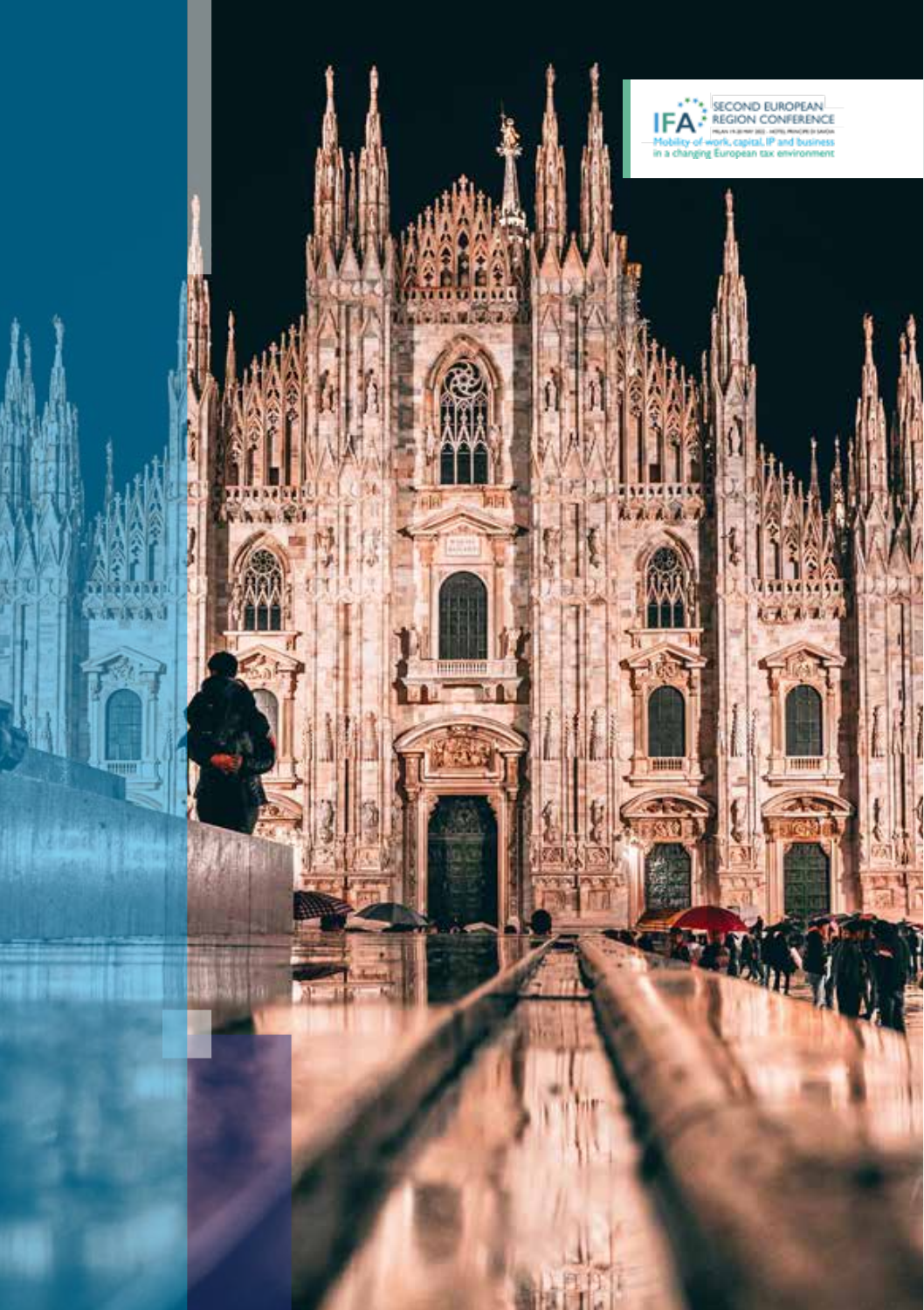

## WELCOME.

Dear colleagues and friends,

After the long postponement due to the pandemic, we are very happy to welcome you in presence in Milan for the IFA European Region Conference 2022 on "Mobility of work, capital, IP and business in a changing European tax environment".

The conference shall give the stage to distinguished and experienced speakers – academics, tax officials and practitioners – to highlight crucial issues and track future trends in international taxation. The sessions will concentrate on the issues arising from mobility of work, capital, IP, and business in the light of the newest tax developments including implementation of BEPS and ATAD. Panel discussions shall also address the review of the practical tax implications of the most recent cross-border market deals and reorganizations which have taken place in Europe.

Speakers shall provide a comprehensive multi-jurisdictional tax expertise including representatives of Revenue Agencies and international organisations, tax academics, tax practitioners and tax directors.

Thank you again for joining the conference which will be a gateway for the forthcoming IFA virtual event

(IFA webinar Pillar Two: an update, 24 May 2022,

https://www.ifa.nl/calendar/ifa-webinar-pillar-two-an-update) and the Annual Congress in Berlin (4-8 Sept, 2022, https://www.ifatax2022.com/) .

Kind regards

Guglielmo Maisto, *Chair of IFA European Region*

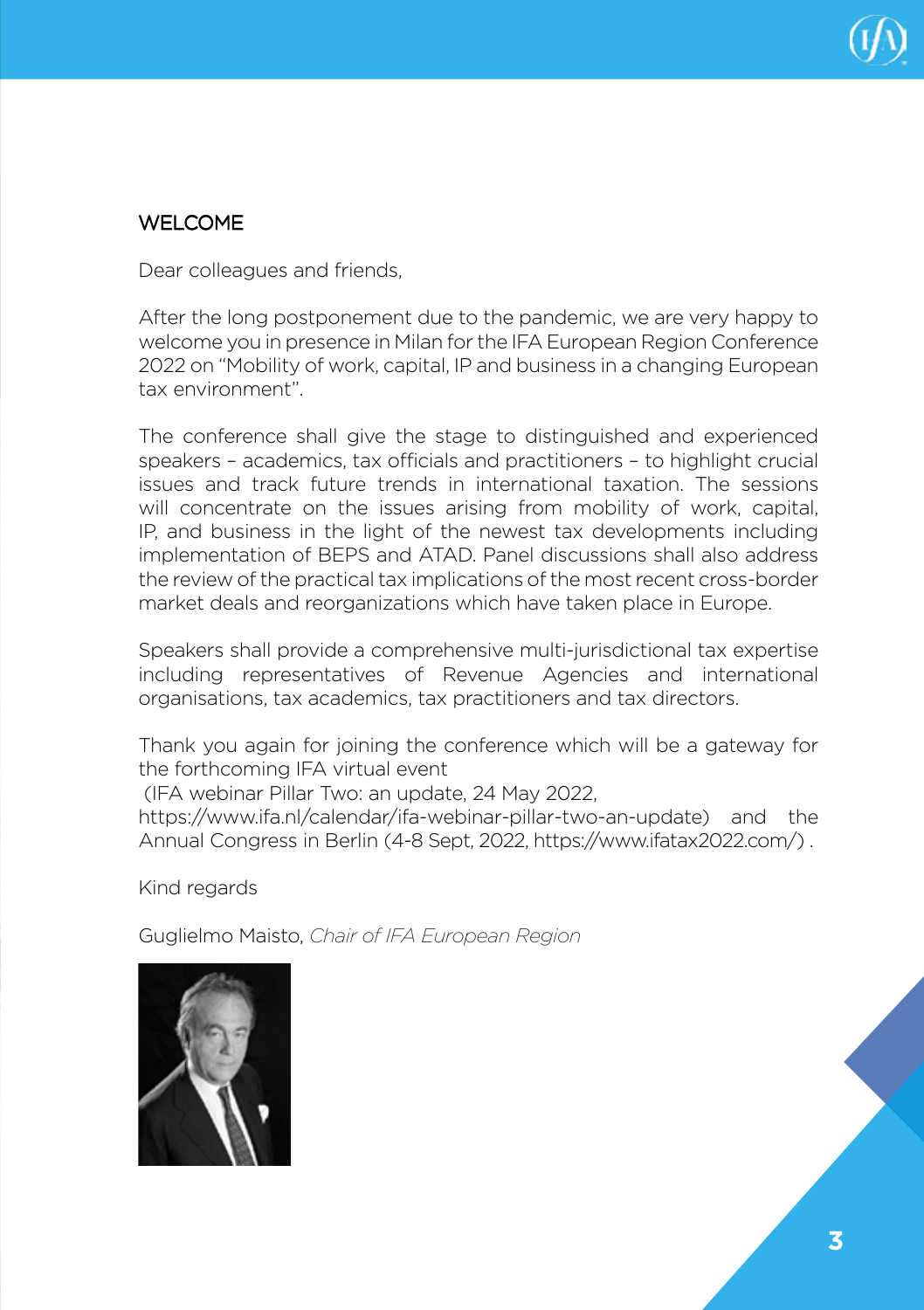## **Day 1 - May 19, 2022 [Thursday]**

## **10:45-11:00** Opening and Welcome Speech

Peter Barnes *(President of IFA)*  Guglielmo Maisto *(President of IFA European Region)*

## **11:00-12:45** Plenary I - Part I

Room Galilei

Room Galilei

## **MOBILITY OF WORK (CORPORATE TAX ASPECTS)**

**Chair:** Jonathan Schwarz *(UK)*

Ruth Bloch-Riemer *(Switzerland)* Maikel Evers *(The Netherlands)* Helen Pahapill *(Estonia)* Marta Pankiv *(Austria)*

The first part of the Plenary I shall cover the corporate tax ramifications of the mobility of workers focusing on activities conducted within MNEs relating to both business and staff functions (e.g. supervision of foreign subsidiaries), both through the use of contractors and employees. The panel will cover (a) PE threshold (i.e., magnitude and character of physical presence required to establish a PE); (b) if and under when supervisory activities conducted by the parent company's personnel in the country of residence of the subsidiary may constitute a PE; (c) when secondment of employees creates a PE; (d) cost, transfer pricing and VAT issues relating to employees' secondment; (e) determining PE profit from worker activity; (f) interaction between PE and technical service fee treatment; (g) executive mobility and corporate residence also having regard to vertical models of governance and reporting lines by function rather than entity.

### **12:45-13:45 Light Lunch Room Marco Polo, Veranda**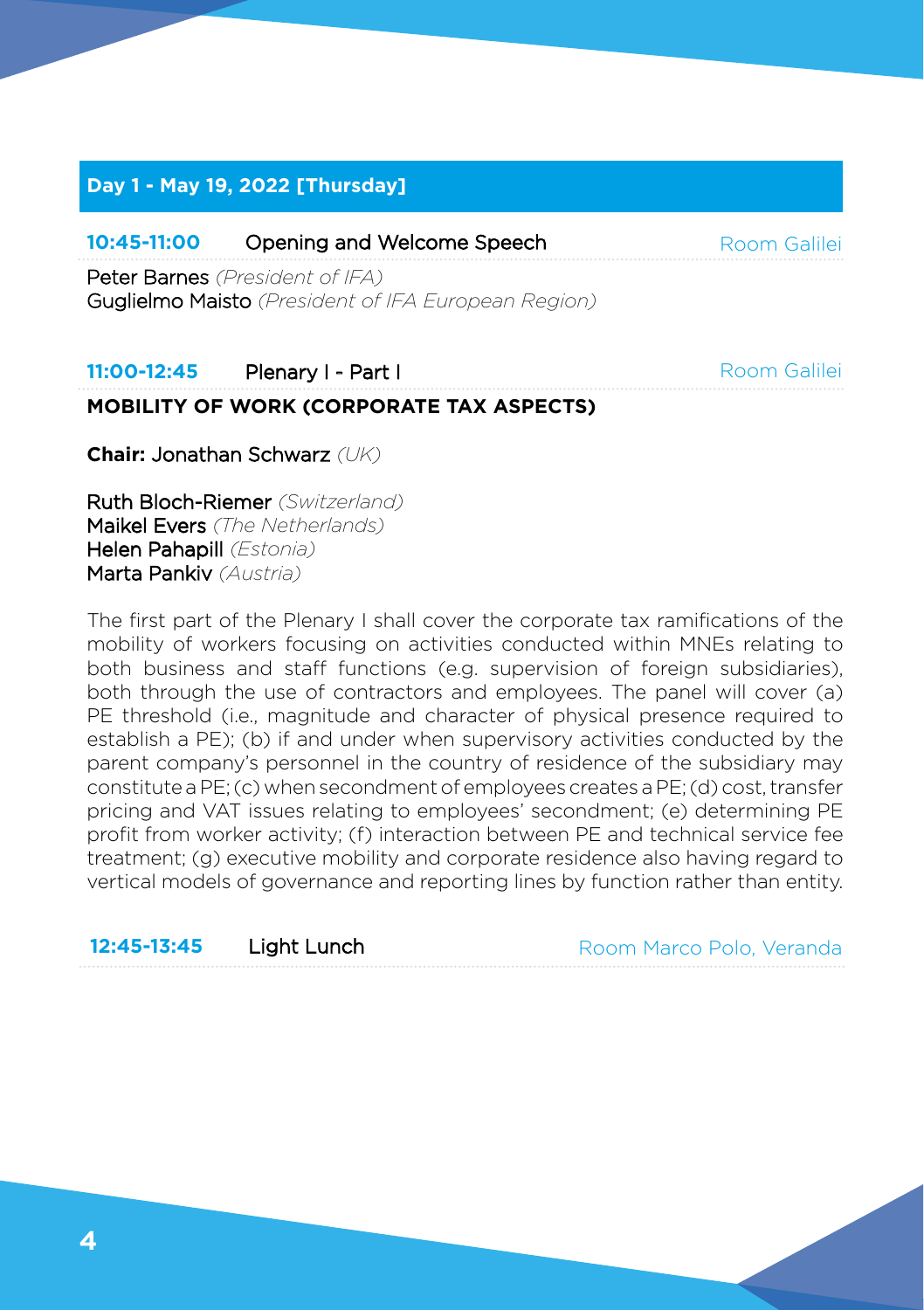

## **13:45-15:15 Plenary I – Part II Room Galilei**

## **MOBILITY OF WORK (PERSONAL INCOME TAX ASPECTS)**

**Chair:** Daniel Gutmann *(France)*

Eva Naux *(Austria)* Hannelore Niesten *(Belgium)* Frank Pötgens *(The Netherlands)* Martin Reinhold *(Germany)*

The second part of the Plenary I shall focus on distinct issues relating to personal income tax; (a) characterization of income; (b) secondment of employees and treaties; (c) special treaties on cross frontiers workers; (d) social security issues. A separate subject which might also be included is a review of special tax regimes for non-resident individuals taking up residency on a temporary basis to conduct employment activities.

| 15:15-15:45     | WIN debate                                                                          | Room Galilei |
|-----------------|-------------------------------------------------------------------------------------|--------------|
| will interview: | <b>Odile Courion</b> , Vice Chair WIN, Reporter WIN European Region <i>(France)</i> |              |
|                 | Désiré Jansen, Global HR Mobility Director of BME Group (Netherlands)               |              |

| 15:45-16:15 | Coffee Break | Room Marco Polo, Veranda |  |
|-------------|--------------|--------------------------|--|
|             |              |                          |  |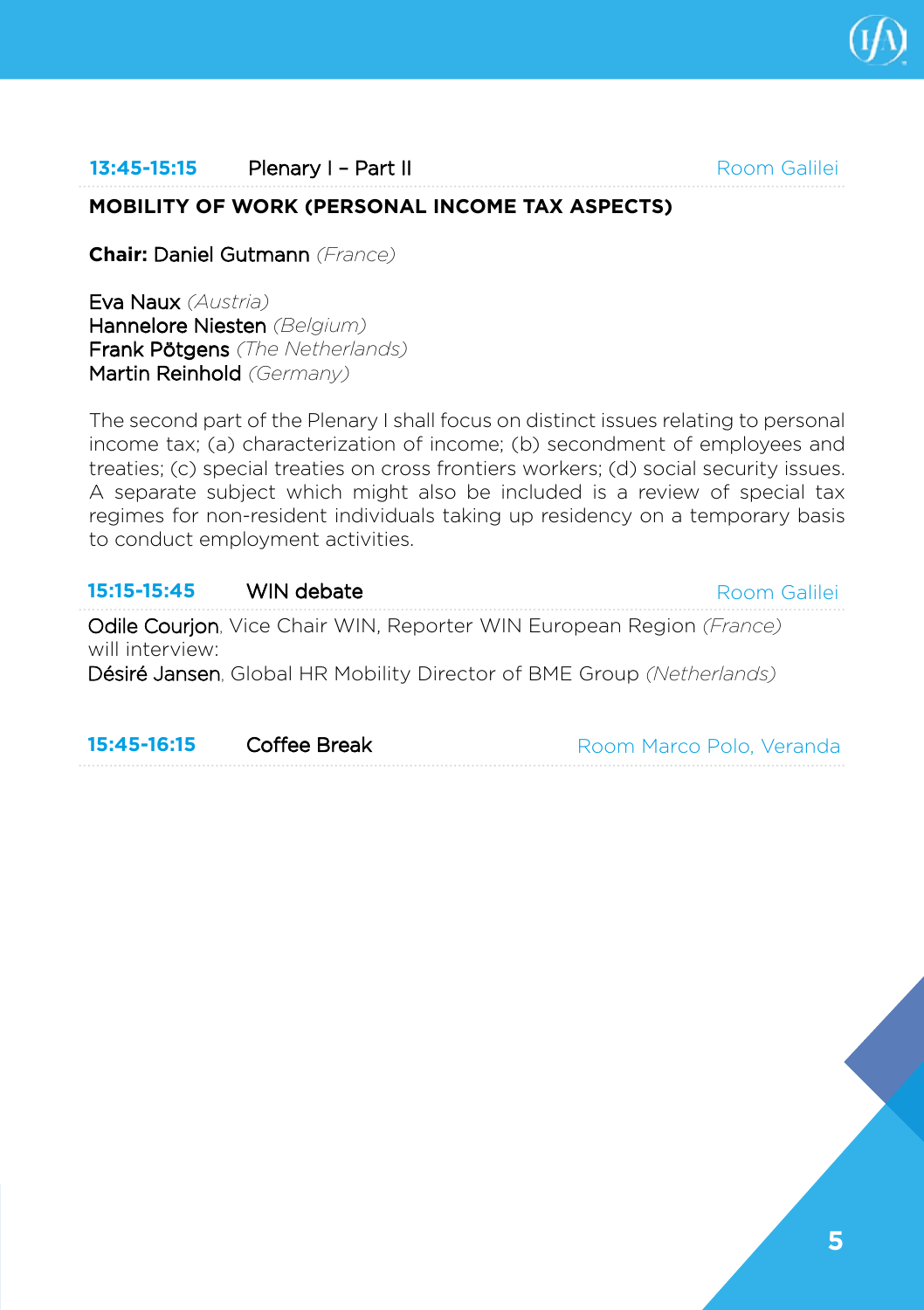#### **16:15-17:30** Break-out Session I **MOBILITY OF CAPITAL – RESHAPING GROUP DEBT WITHIN EUROPE** Room Galilei

**Chair:** Dennis Weber *(The Netherlands)*

Massimo Antonini *(Italy)* William Fogarty *(Ireland)* Wojciech Sztuba *(Poland)* Maarten Van Der Weijden *(The Netherlands)*

Break-out Session I shall address the reshaping of corporate capital structures of MNEs within Europe in light of the recent regulatory developments to impose interest deductibility restrictions.

The panelists will discuss diverse ways in which Member States implemented the ATAD interest-limitation rule as well as other trends in the application of GAAR or SAAR to group debt allocation. Country-specific experiences in adopting and applying new rules will be the focus of the session.

Safe harbours or other favourable rules relating to allocation, which the ATAD permits Member States to include in the implementing legislation, might lead to tax competition among Member States and tax-driven decisions to reshape group capital structure within Europe. This effect might be undesirable in the EU single market and contradictory to the goals of the Directive.

In addition, the panel will aim to address the interest limitation rules in a wider context of EU law, in particular in light of the relatively recent CJEU judgement in the Lexel case (C-484/19). Upon the availability of a full proposal for an EU directive on Debt-Equity Bias Reduction Allowance (DEBRA), the panel will devote a part of the discussion to it.

Last but not least, the panel will assess whether the current interest limitation rules are adequate in dealing with turbulent economic conditions such as those experienced during the COVID-19 Pandemic.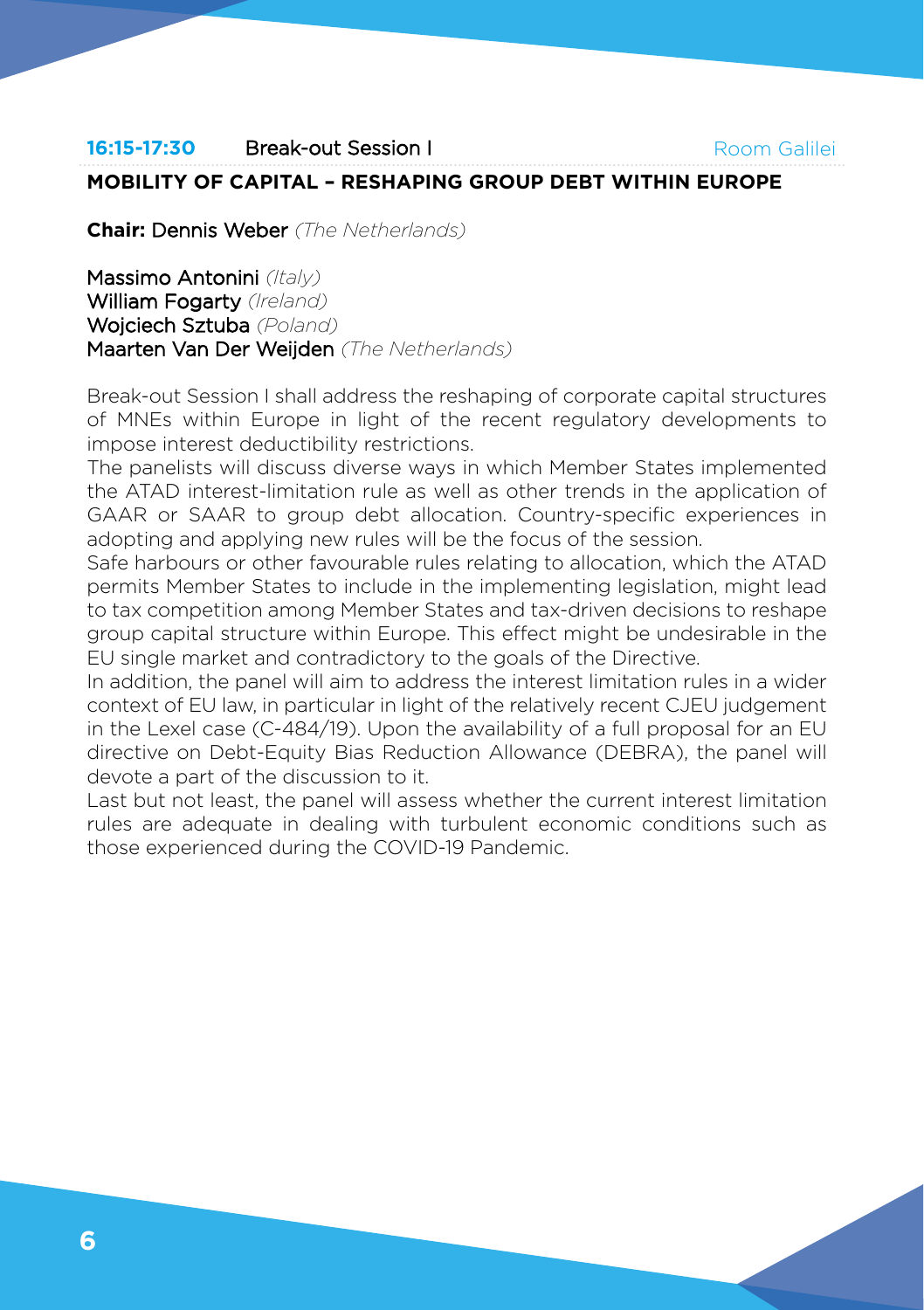

#### **16:15-17:30** Break-out Session II **MOBILITY OF BUSINESS – TRENDS ON CROSS BORDER BUSINESS REORGANIZATION** Room Cartesio

**Chair:** Pascal Hinny *(Switzerland)*

Domenico Borzumato *(Italy)* Gauthier Blanluet *(France)* Arne Møllin Ottosen *(Denmark)* James Somerville *(Ireland)*

Break-out Session II shall provide an overview of major cross border business reorganizations which have taken place in Europe in the last 12 months using as a point of reference several actual public reorganizations of which the members of this panel are aware and with the issues raised by following their expertise. The focus of this session will be on how the ways in which multinational enterprises conduct business are "mobile" in different ways to respond to the tax landscape as it may be changing to respond to BEPS, the two Pillars and the GloBE proposals made by the OECD Secretariat, the influence of tax regulation and judicial determinations in the European Union and other circumstances that may cause businesses to relocate or recalibrate how they conduct business structurally, organize internal group transactions and have commercial exchanges with third parties within Europe, and both inbound to and outbound from Europe. These practical cases intend to stimulate a debate on how reorganizations have changed in response to regulatory, political and commercial forces identified with BEPS, highlighting issues concerning the taxation of cross border mergers and other ways of combining or organizing business elements, the transfer of places where business is conducted or directed, and European "inversions", as well as the possible reactions to the anticipation or actual execution of realignment of enterprise as a result of "Brexit". Issues relating to transfer of debt within the transfer of business shall be addressed under this Break-out Session II. This session will not be limited to typical organizational ways in which multinational enterprises organize and reorganize their component legally distinct elements; in keeping with the overall theme of the conference, this session will also consider less direct transactional and other ways in which multinational enterprises may recalibrate the deployment of their resources in ways that are responsive to changing political, fiscal and business dynamics even within a continuing familiar structural framework.

| 17:30 | End of Day One |                          |
|-------|----------------|--------------------------|
|       |                |                          |
| 19:00 | Cocktail       | Room Marco Polo, Veranda |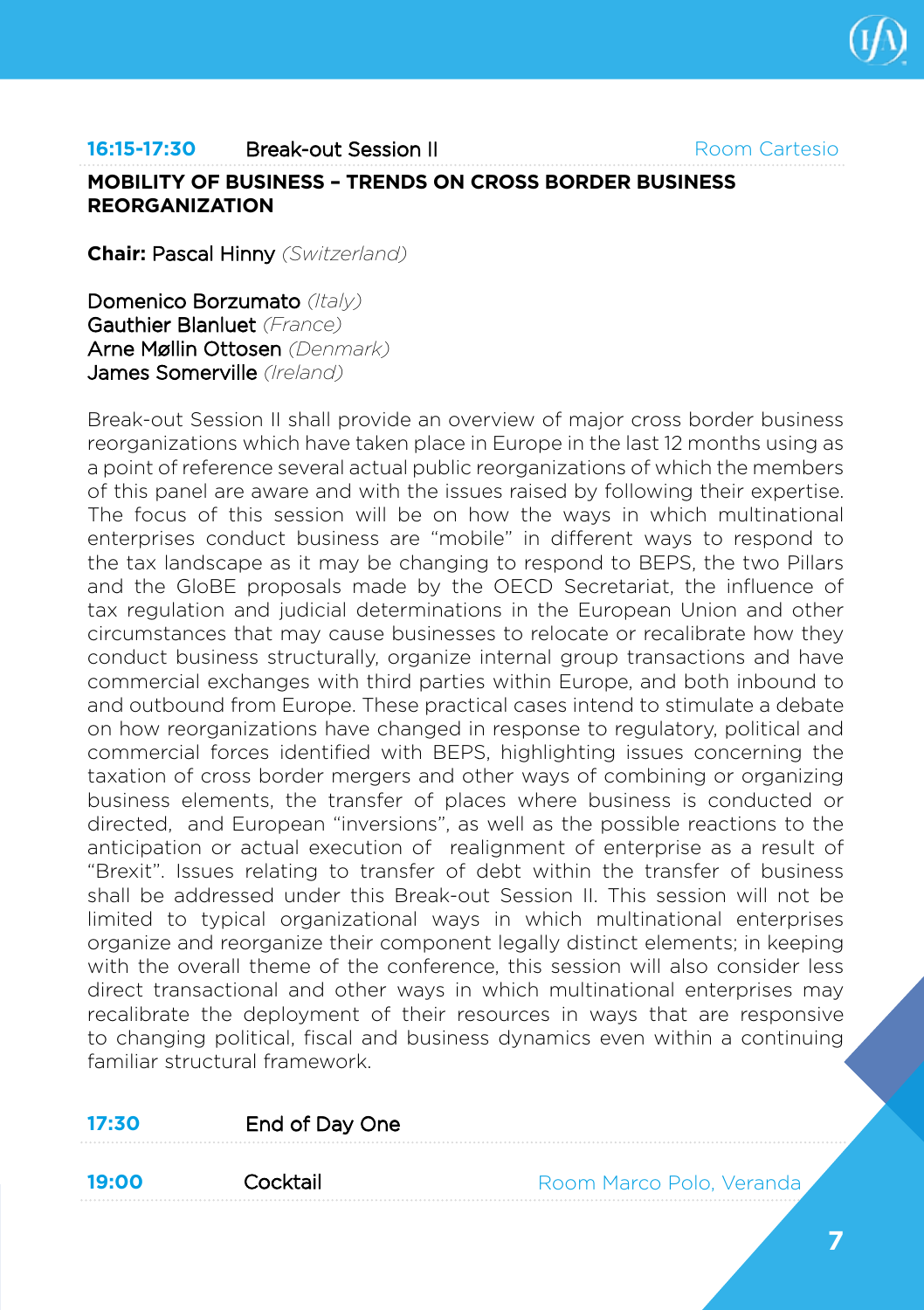## **Day 1 – May 19, 2022 [Thursday]**

### **17:45-18:45** YIN Seminar\*

Room Galilei

## **MOBILITY OF ASSETS - EXTRATERRITORIAL EFFECTS OF INDIRECT TAXATION IN EUROPE: CASES AND ISSUES**

Daniele Conti *(Italy)* Trevor Glavey *(Ireland)* Selçuk Ozgenc *(Turkey)*

*\* For information purposes only. The subject is not related to the main theme of the Conference.*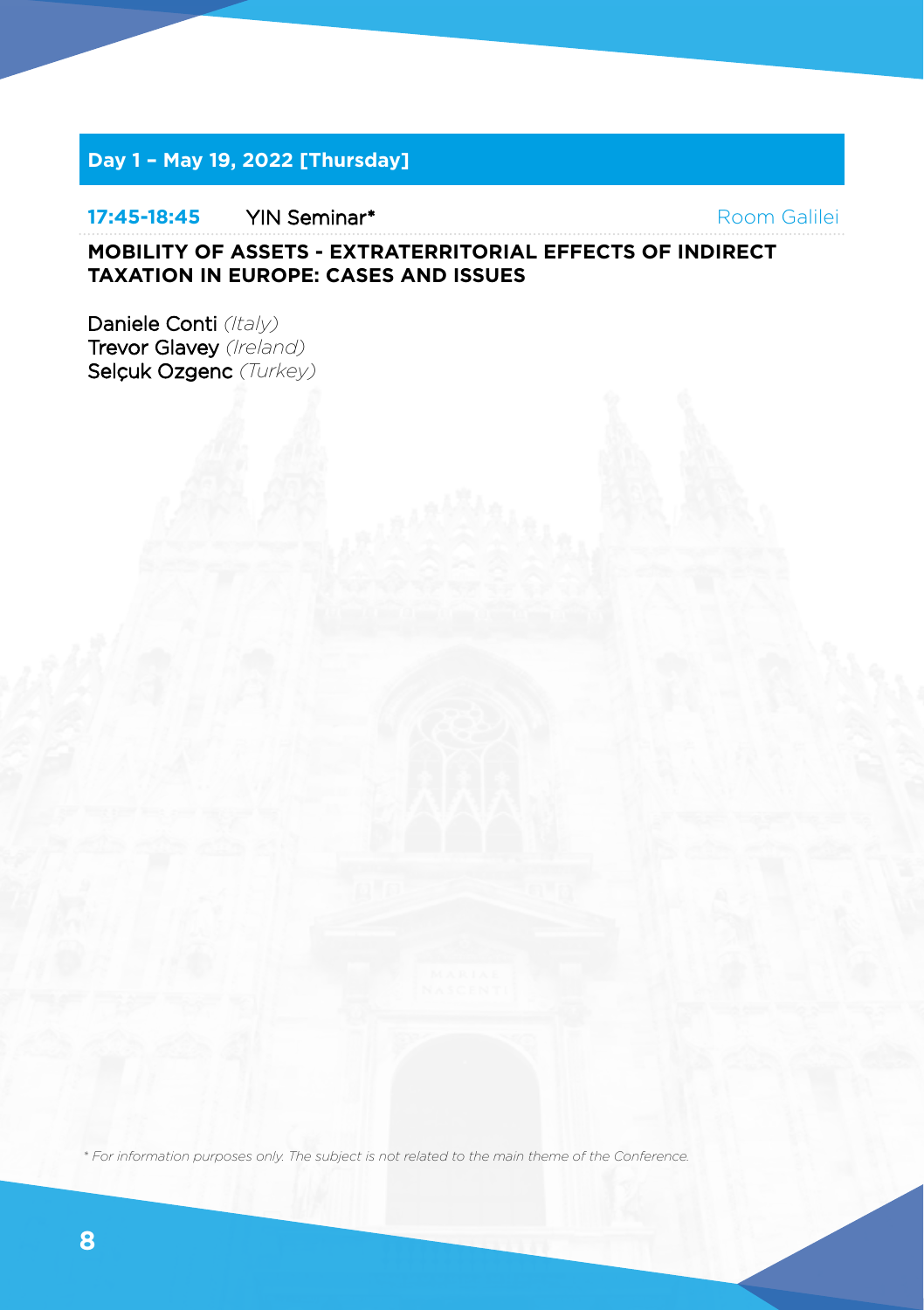

## **Day 2 – May 20, 2022 [Friday]**

## **09:15-10:30** Opening

Room Galilei

## **REVENUE AGENCIES IN CONVERSATION ON TAX AND MOBILITY THROUGH THE EUROPEAN BORDERS**

**Chair:** Paolo Valerio Barbantini *(Italy)*

Hans D'Hondt *(Belgium)* Jérôme Fournel *(France)* George Pitsilis *(Greece)* 

Revenue Agencies of four European countries (countries involved: Belgium, France, Greece, Italy) address the challenges raised by mobility and the balance between tax risk assessment and elimination of double taxation. The debate shall also review the work undertaken by IOTA.

Areas of discussion are:

- Tax Administrations vis à vis the issue of mobility of income;

- Tax Administrations vis à vis digital economy and new technologies (e.g. 5G);

- Tax Administrations vis à vis specific sectors that are more affected by mobility and pose higher risk of compliance;

- Actions taken locally: actual examples of risk analysis and controls carried out in the respective countries and whether these activities might trigger and go beyond non tax issues as unfair competition with resident players;

- International cooperation: how and to what extent tax administrative cooperation can play a role in exchanging (real-time) information.

**10:30-10:45** Coffee Break

Room Marco Polo, Veranda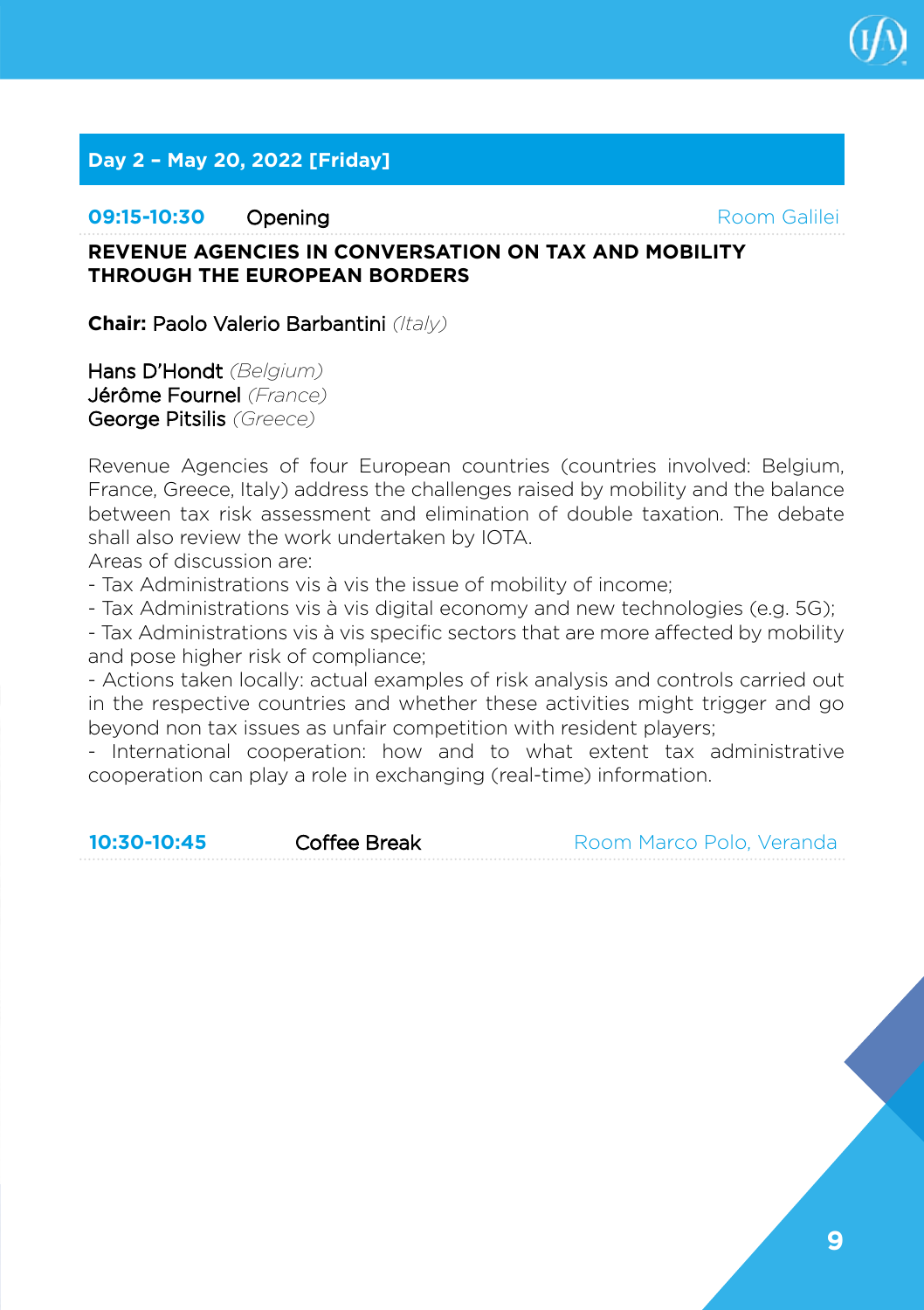**10:45-12:00** Break-out Session III

## **MOBILITY OF IPS AND SERVICES– CORPORATE TAX ASPECTS**

**Chair:** Robert Danon *(Switzerland)*

Jean-Louis Geyr *(Switzerland)* Elizabeth Gil Garcia *(Spain)* Achim Pross *(France)* Caroline Silberztein *(France)*

Break-out Session III shall discuss issues of implementation of IP Box regimes and the way these regimes have evolved and might further evolve in the light of the balance between residence and source taxation. The session shall also include a debate on income tax issues which may arise from the following: (i) mobility of business functions within groups; (ii) services (iii) characterization transactions related to IP (e.g. sale of IP vs license of IP) and (iv) income streams under treaties (Article 12 vs Article 7 OECD Model Convention). Similar issues of characterization regarding cloud computing or streaming.

#### **10:45-12:00** Break-out Session IV **MOBILITY OF IPS AND INCREASING SERVITIZATION– INTERNATIONAL VAT ASPECTS** Room Cartesio

**Chair:** Karl-Heinz Haydl *(Germany)*

Mike Cunningham *(UK)* Agnes Fekete *(Belgium)* Tiina Ruohola *(Finland)* Francesca Vitale *(Italy)*

Break-out Session IV shall cover VAT and also Customs issues arising from transactions involving IPs and the increasing servitization of the economy. The digitalisation of the entire economy has led and will further lead to new business models and new go to market strategies, increasing the volume of cross-border transactions, impacting on their qualification as supply of goods or supply of services from a VAT perspective and leading to more complex and bundled supplies of goods and/or services. The session shall deal with these aspects looking at whether and where qualification issues from a VAT/ GST perspective exist or may arise, what consequences they have for the allocation of the taxing rights for VAT/GST purposes, whether double taxation issues exist or may arise and if yes, how they can be resolved. Additionally, the session shall also address the impacts of servitization on VAT collection, and the importance of effective VAT collection mechanisms and administrative cooperation and exchange of information to ensure a level playing field for business and to safeguard VAT revenues for governments.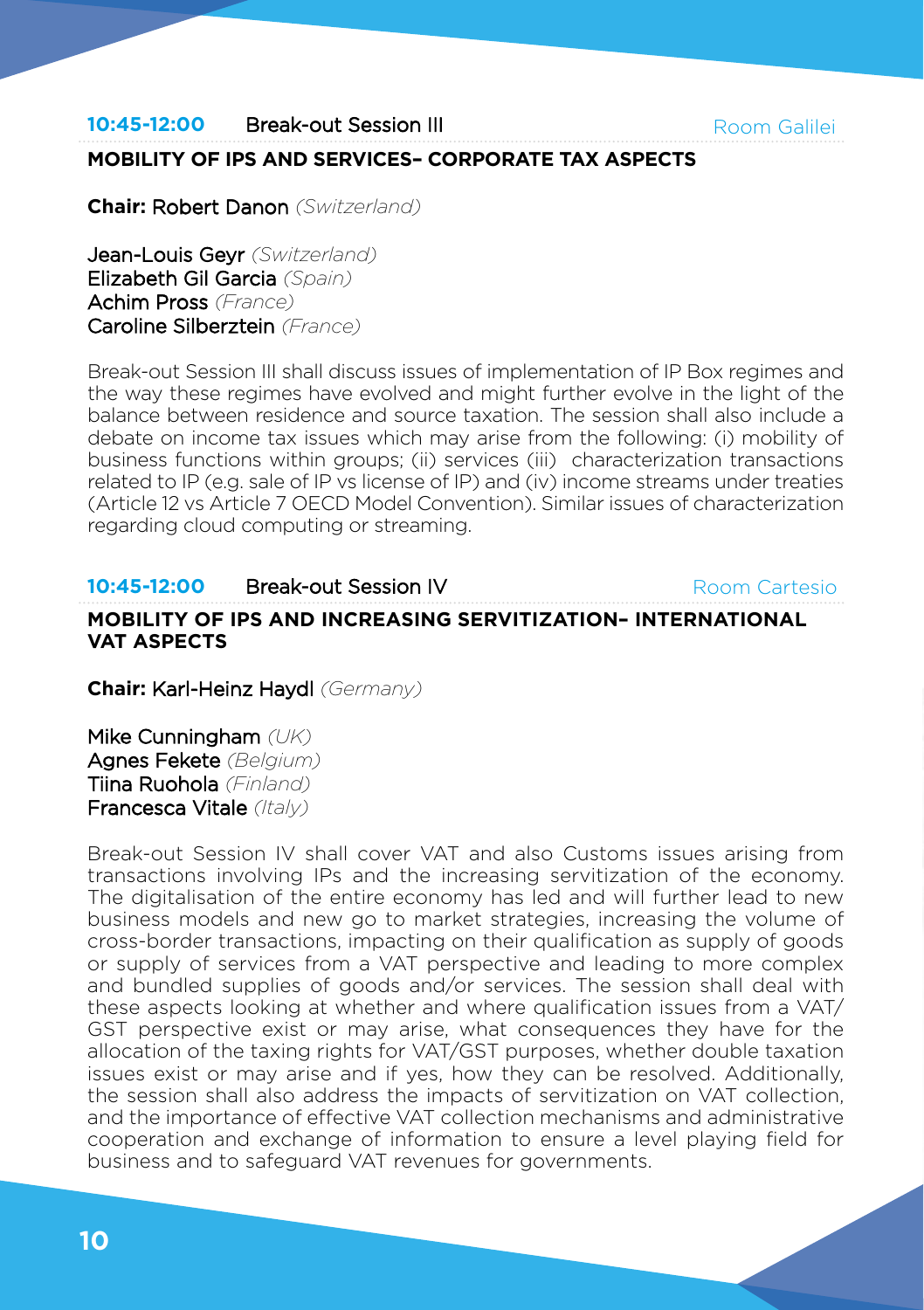

## **12:00-12:30** Plenary III **CONCLUSIONS ON THE WHOLE CONFERENCE**

Room Galilei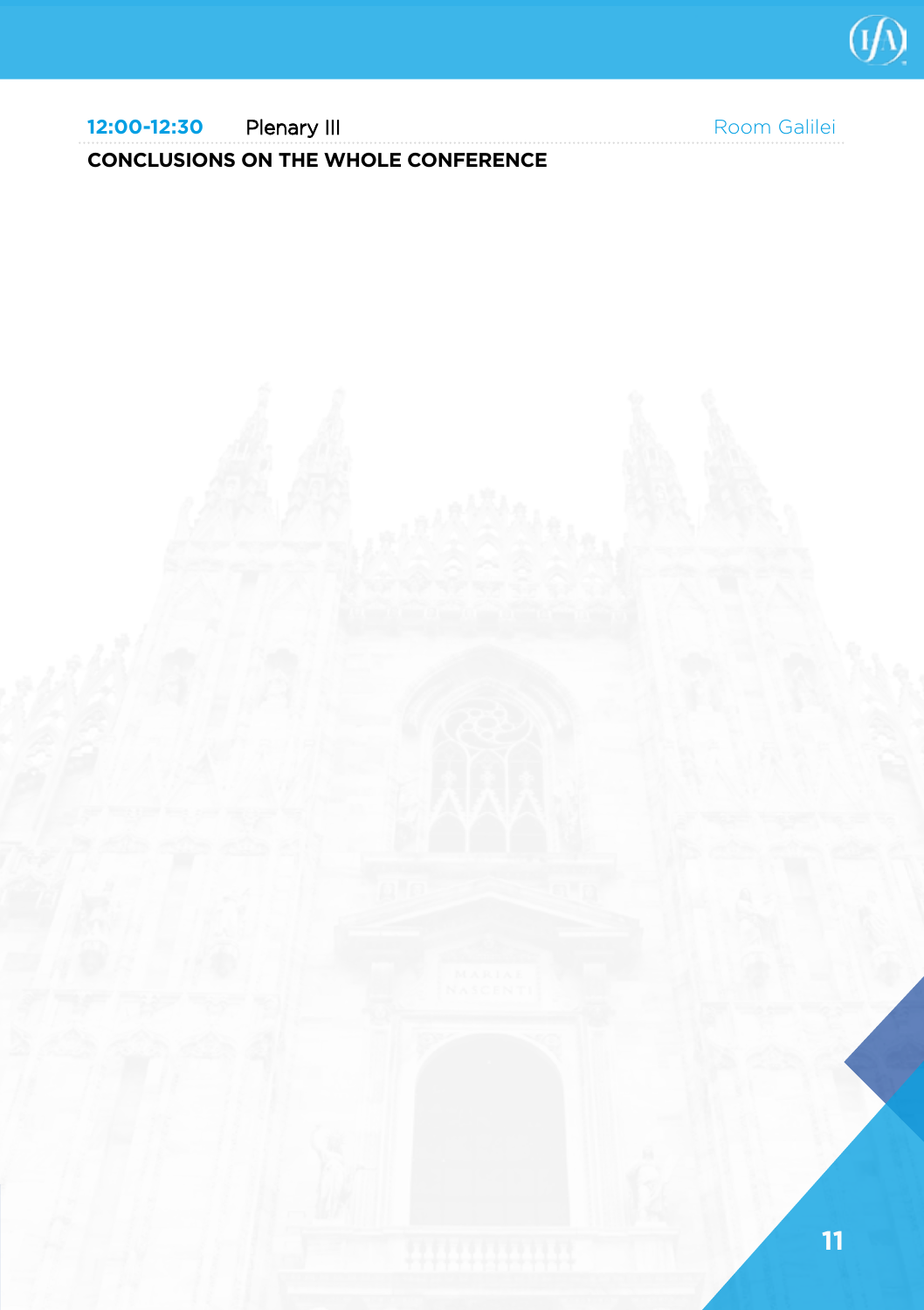## **FACULTY**



#### **Jonathan Schwarz** Chair

Jonathan Schwarz is an English and an Irish Barrister at Temple Tax Chambers in London and is also a Canadian Barrister and a South African Advocate. His practice focuses on international tax disputes as counsel and as an expert and advises on solving cross-border tax problems.

He is a Visiting Professor at King's College London where he is Programme Director of the LLM (International Tax Law) and author of Schwarz on Tax Treaties and Booth and Schwarz: Residence, Domicile and UK Taxation among other publications. He is a member of the IFA Permanent Scientific Committee.



#### **Ruth Bloch-Riemer** Speaker

Ruth Bloch-Riemer's practice focuses on domestic and international tax law. Ruth Bloch-Riemer is advising domestic and international companies and managers in all taxation and social security matters particularly in the context of compensation, i. a. within employee participation schemes and executive mobility, and in the development and implementation of complex domestic and cross-border pension solutions.

She, furthermore, regularly advises Swiss and foreign high net worth individuals in all taxation matters. In particular, she supports clients with regard to wealth and succession planning, the structuring of charitable contributions, questions in the context of the taxation of art and artists, and questions within the field of the domestic and international structuring and coordination of their pension and social security.

In her areas of practice, Ruth Bloch-Riemer supports clients both in the context of compliance work and non-contentious procedures as well as in the context of litigation vis-à-vis domestic administrative and judicial authorities.

Ruth Bloch-Riemer regularly publishes and speaks at conferences on tax and social security matters. She is a certified tax expert and serves as examination expert within the certified tax expert diploma process.

Ruth Bloch-Riemer was awarded the Rising Star Award 2019 by Euromoney Legal Media Group and listed as a Rising Star in Tax in the Legal Media Group's Expert Guides 2021. She has been acknowledged by Chambers High Net Worth (HNW) 2020 and 2021 as "Up and Coming", ranking her as a driver of the firm's growth and working towards an established reputation in the market.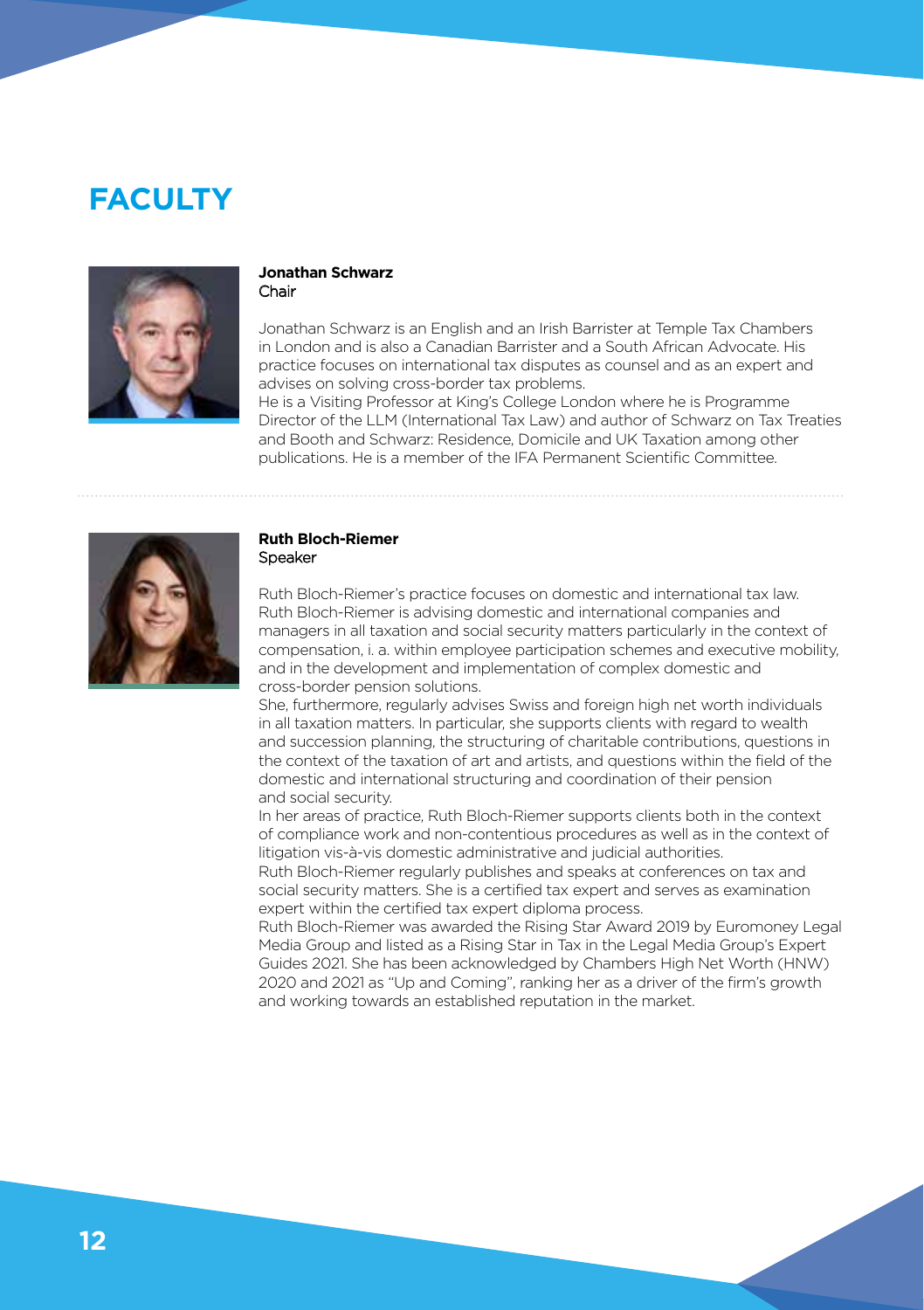



#### **Maikel Evers**  Speaker

Maikel Evers joined EY as an Associate Partner in February 2020. A recognised expert in international taxation and tax policy, Maikel has broad experience in domestic and international tax policy and working with businesses on crossdisciplinary tax and compliance issues.

Since joining the FY tax policy team, Maikel has been providing insights to businesses, governments worldwide and the internal EY network on the impact of international tax developments on businesses and society. He assists businesses around the world in increasing the understanding of real-world business challenges among policy makers. He leads EY's EU Tax Policy Hub in Brussels, connecting EY's worldwide network with the EU institutions. Trained as an international tax lawyer, Maikel has extensive experience in international and European taxation as well as policy making, in particular with the work of the OECD. In February 2014, Maikel joined the OECD's Centre for Tax Policy and Administration (CTPA) where he led various key project. He served as the coordinator of the BEPS project to set up the Inclusive Framework on BEPS and led the Multilateral Instrument project. He also contributed to the development of the Unified Approach (Pillar One) and the treaty and EU aspects of the GloBE proposal (Pillar Two).

Prior to joining the OECD, Maikel gained experience in academia and government. As a researcher and lecturer he analysed the impact of international and European tax developments on rights and obligations of tax payers and administrations. As an advisor to the Netherlands Ministry of Finance, he negotiated tax treaties with G20 and developing countries, contributed to the design and development of international tax legislation, served as the competent authority of the Netherlands in charge of resolving cross border tax disputes and provided tax policy advice to the Netherlands Foreign Investment Agency and the APA/ATR team. He also represented the Netherlands in the negotiations over BEPS Actions 1-5 and 12. Maikel is a Dutch national and is a frequent lecturer and speaker on international taxation. He holds a Masters in International tax law (Groningen University, Netherlands) and is an active member of the International Fiscal Association, serving as the president of the Netherlands branch and a member of the IFA Permanent Scientific Committee (Global).



#### **Helen Pahapill** Speaker

Helen Pahapill, LLM (University of Leiden) is a Tax Policy Adviser in Estonian Ministry of Finance. She is responsible for international tax issues and has been negotiating Estonian tax treaties for over 15 years. During the Estonian Presidency of the Council of EU she was the Co-chair of the Working Party of Tax Questions. Over the years she has been a delegate to several Working Parties of the OECD, including the Committee of Fiscal Affairs.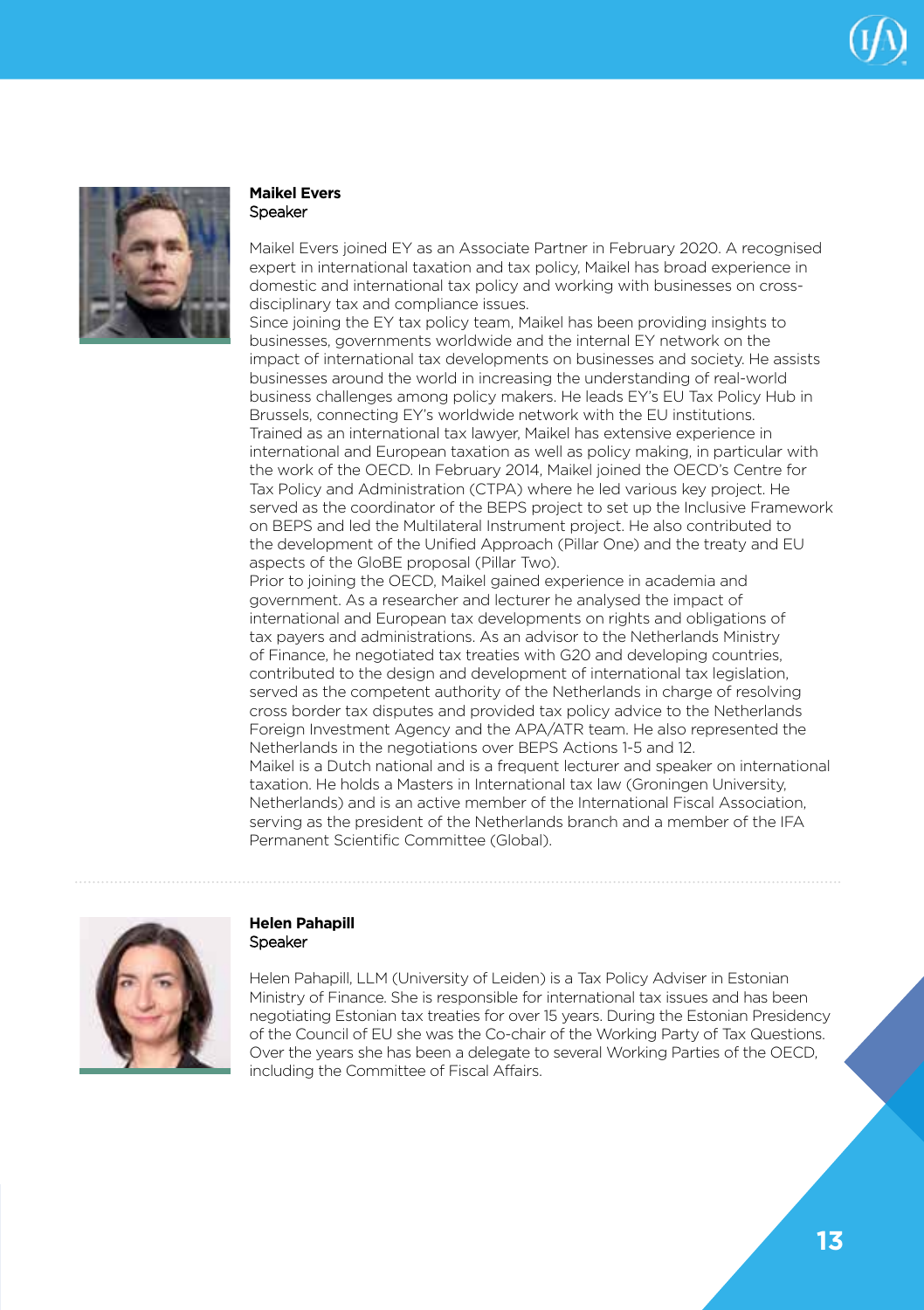

#### **Marta Pankiv** Speaker

Marta Pankiv leads the global tax function at Tricentis, a tech company with dual headquarters in the US and Austria. She is an international tax and transfer pricing professional with over 17 years of practical experience on a managerial level inhouse and in various jurisdictions at PwC and Swiss multinational group. Dr. Pankiv is also a guest lecturer in the Executive Program in Transfer Pricing at the University of Lausanne in Switzerland, a member of IFA - International Fiscal Association, and regularly speaks at international tax conferences and publishes in professional tax journals. Her book published by IBFD - Contemporary application of the arm's length principle in transfer pricing - was cited in the 2018 Tax Court of Canada decision on transfer pricing. She holds a PhD in International Business Taxation from the Vienna University (WU) and LLM in International Tax Law (WU).



#### **Daniel Gutmann** Chair

Professor of domestic, international and European tax law at the Sorbonne Law School (University Paris-1). He is also a partner at CMS Francis Lefebvre Avocats, in charge of the Tax Intelligence Department. Within CMS, Daniel is the Head of the CMS Treaty and EU Tax Law Group and a member of the steering committee, CMS Global Tax. Lastly, Daniel is the Chairman of the Academic Committee of the European Association of Tax Law Professors (EATLP), a member of the Permanent Scientific Committee of IFA and of the Scientific Committee of the French IFA Branch.



#### **Eva Naux** Speaker

Eva Naux is head of Group Tax at PORR, an Austrian based international construction company.

She is a lecturer at the Department of Austrian and International Tax Law at the Vienna University of Economic and Business Administration.

Eva wrote her doctoral thesis on "Employee-Stock-Options" in Tax Treaty Law at the same department/university.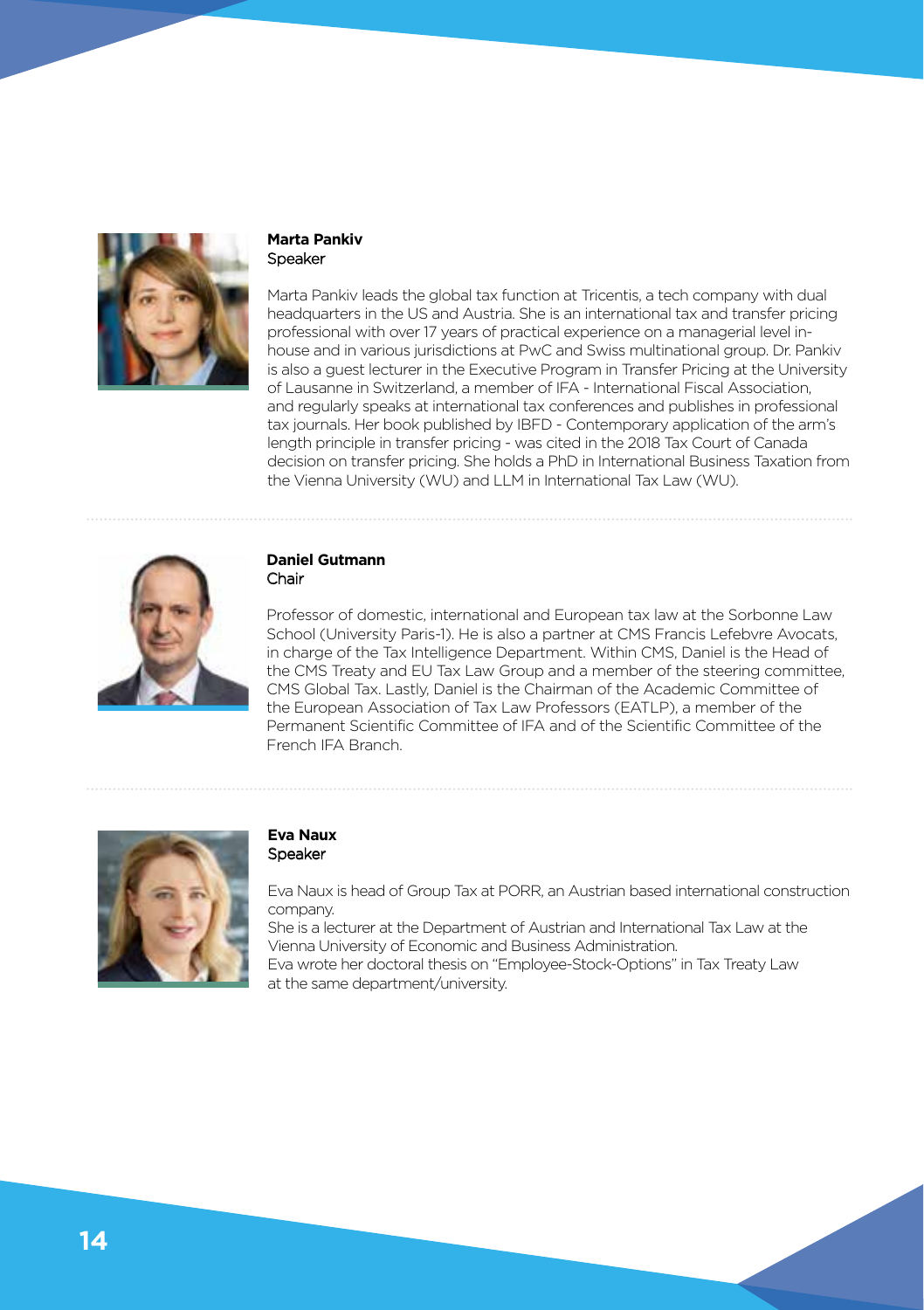



#### **Hannelore Niesten** Speaker

Hannelore Niesten is a legal and fiscal policy expert in international and European taxation, providing consultancy services to the World Bank Group, the Asian Development Bank, and the International Center for Tax and Development. Hannelore's advisory experiences focus on the interface between tax law and policy issues, with emphasis on the business environment, financial inclusion, digital economy, and gender. Previously, Hannelore practiced tax law at a Brussels-based law firm and was a Fulbright Postdoctoral Scholar at Georgetown Law School and the University of Florida specializing in comparative international fiscal policy. Hannelore holds a PhD in Law from Maastricht University, an LLM in Business and Finance law from George Washington University, an Advanced Master in Tax Law and an Advanced Master in Notary Law from the Catholic University of Louvain, a Master in Globalization and Law, and a Master in European Law from Maastricht University.



#### **Frank Pötgens** Speaker

Frank Pötgens is a tax lawyer with a focus on the area of international and EU tax law. His practice includes advising clients, which is a relatively small spin-off of De Brauw's corporate practice. The remaining and major part of his activities comprises litigation in a broader sense, including providing expert opinions for tax proceedings and second opinions, and conducting proceedings in the Netherlands' various tax courts. Frank regularly contributes to discussions on international tax law, and shares his views with the Dutch Ministry of Finance (e.g. on the 2010 tax treaty between the Netherlands and Japan, and the 2012 tax treaty between the Netherlands and Germany) and the Dutch parliament (hearing on the Dutch tax treaty policy and advising on the relationship between the Dutch Separated Private Assets regime and tax treaties). Frank was awarded his PhD by Erasmus University Rotterdam for his (published) thesis on the tax aspects of cross-border employees and their remunerations in January 2007.



#### **Martin Reinhold Speaker**

Siemens AG corporate tax department responsible for the Group indirect tax and global employment tax matters. Before responsible for the taxation of Siemens Group international project business activities.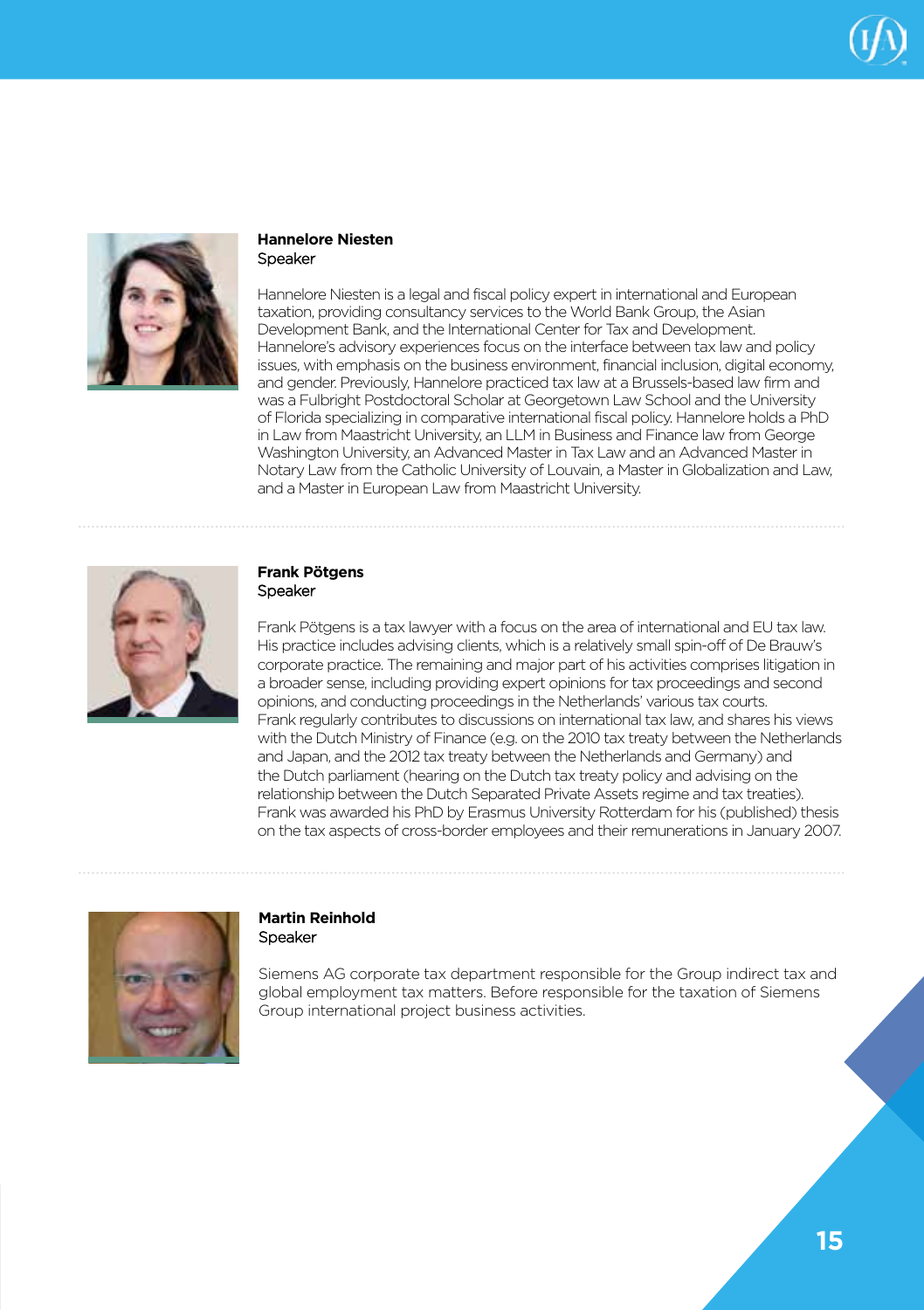

#### **Dennis Weber** Chair

Dennis particularly advises on fundamental rights within the EU, such as the right to free movement, and the prevention of tax avoidance. He is involved in numerous proceedings in the field of European tax law in different EU Member States and before the European Court of Justice.

Dennis is Professor of European Corporate Tax Law at the University of Amsterdam, with specialization in anti-BEPS rules. He is director of the Amsterdam Centre for Tax Law (ACTL). He has been guest lecturer at various domestic and foreign universities. Dennis also regularly contributes to various tax publications and has authored numerous articles on European tax law.



#### **Massimo Antonini**  Speaker

Massimo Antonini joined Chiomenti in 2004 and became a Partner in 2008. He has been head of the tax department from 2012 to 2018. He is currently member of the Managing Board of the Firm. Massimo is involved in cross border M&A deals and in tax litigations (before Italian and European Courts and International arbitrations), with specific reference to permanent establishment, tax residence, transfer pricing and beneficial ownership issues. He is member of the Supervisory board of the International Fiscal Association and member of the executive committee of the International Fiscal Association - Italian Branch.

He is member of the Commission jointly established by the Ministries of Justice and Finance for the reform of the tax Italian tax litigation procedure. He is listed as Band 1 in Chambers Europe and as Hall of fame in Legal 500. He regularly participates, as speaker, to national and international seminars and public conferences.

He regularly publishes articles on national and international tax matters.



#### **Will Fogarty Speaker**

William is a partner of Maples and Calder's Tax team in the Maples Group's Dublin office. He advises international financial institutions on Irish investment, financing and property transactions. He is very active in relation to Irish real estate and debt structuring. William also advises private equity firms on executive remuneration, carried interest structuring and VAT planning. William joined the Maples Group in 2011. Previously, he was a senior tax associate with Linklaters LLP in their London office. He has also worked in Macfarlanes LLP and a large Irish corporate law firm. William is a graduate of Trinity College Dublin and Cambridge University. He is also qualified as an Associate of the Irish Taxation Institute.

William has been ranked in Chambers Europe and The Legal 500. In The Legal 500's 2020 Guide, clients attested that "Will Fogarty proved, again and again, his ability to explain difficult tax structuring issues and provide the appropriate structures for our investments." Another client described him as "one of the best tax advisers I have come across in Europe" and added"He is strong technically but very practical and commercial in his advice." William is a contributor to various newspapers and legal publications on tax matters for Irish funds and other vehicles. He speaks on the tax changes for fund vehicles at our annual Maples Group Insights sessions. William is experienced in international structures and regularly works with international law and accounting firms on technical issues, such as the classification of ICAVs. William regularly represents financial services clients in Revenue disputes, including audits and enquiries and led the settlement of one of the largest Revenue cases in recent years.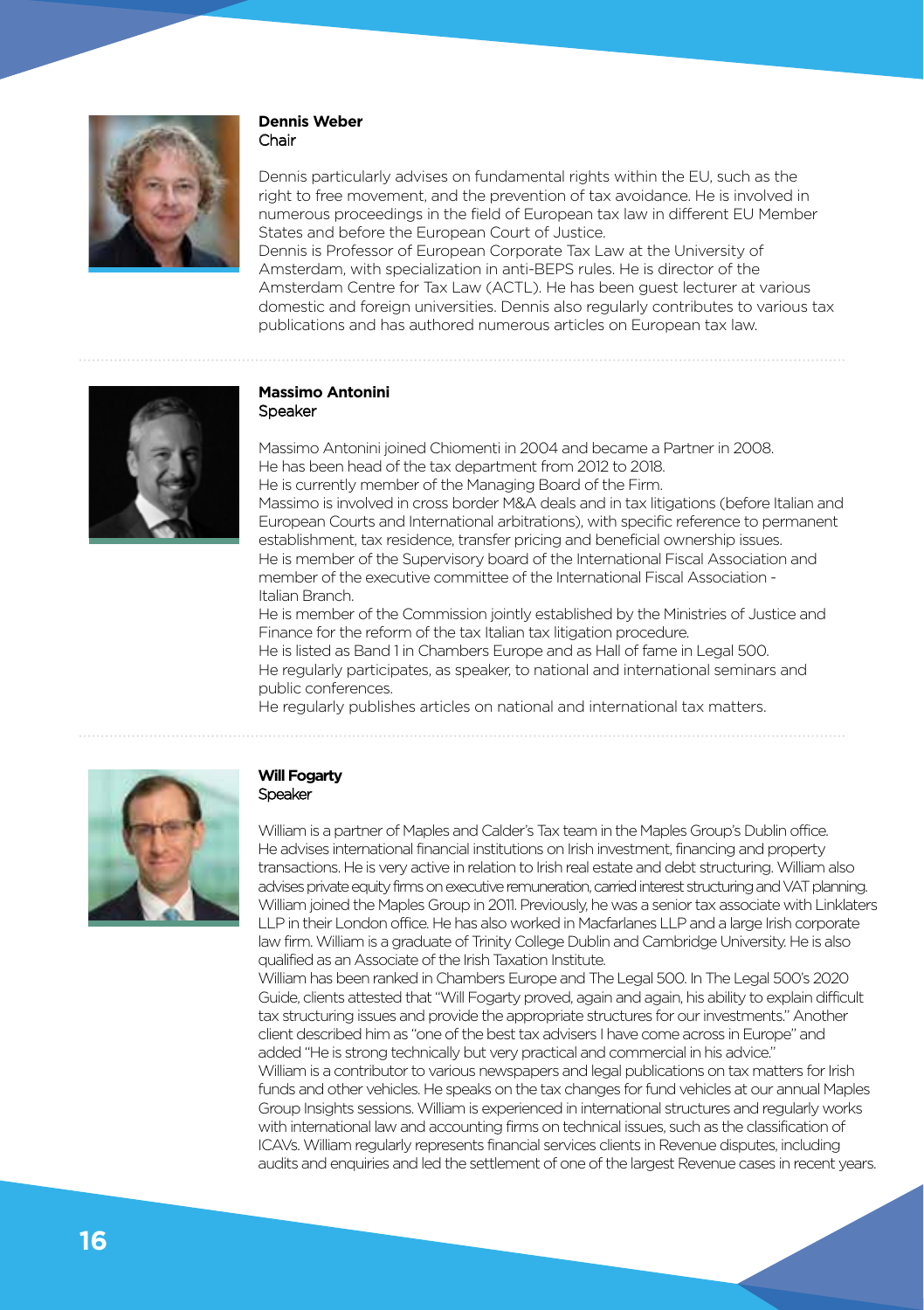



#### **Wojciech Sztuba** Speaker

Wojciech has extensive experience in the field of tax and business advisory services dedicated in particular to MNE's from the real estate and energy sectors. His areas of expertise include tax planning, transactional support, effective corporate taxation, and tax compliance management systems.

He is a lecturer at the postgraduate tax program at Warsaw School of Economics (SGH) and a contributor to reports on taxation of permanent establishment in Poland for the International Bureau of Fiscal Documentation (IBFD). He is a graduate of Management and Marketing at the Faculty of Law and Administration of Adam Mickiewicz University in Pozna. In 1994-1995 he studied at Otto-Friedrich-Universität in Bamberg, Germany. Wojciech is a licensed tax advisor and since 2004 he has been the Managing Partner at TPA Poland / Baker Tilly TPA. He is a Doctor of Laws (specialization: tax law) as of December 2015. His doctoral dissertation on effective corporate taxation was defended at the University of Lodz. Since 2016 he has been the President of the Board of Directors of the Polish branch of the International Fiscal Association, and since 2019 – Member of the Executive Committee IFA European Region.



#### **Maarten van der Weijden** Speaker

Maarten van der Weijden has over 20 years of experience in international and domestic tax law with a particular focus on cross-border corporate structuring and restructuring business transactions and cross-border corporate tax matters. Throughout his career, Maarten has advised a wide range of multinational enterprises, in particular US-based multinationals, on how to structure their international business operations. Maarten also has extensive experience in representing clients before tax authorities, including in controversy cases. He is a board member of the Dutch branch of the International Fiscal Association.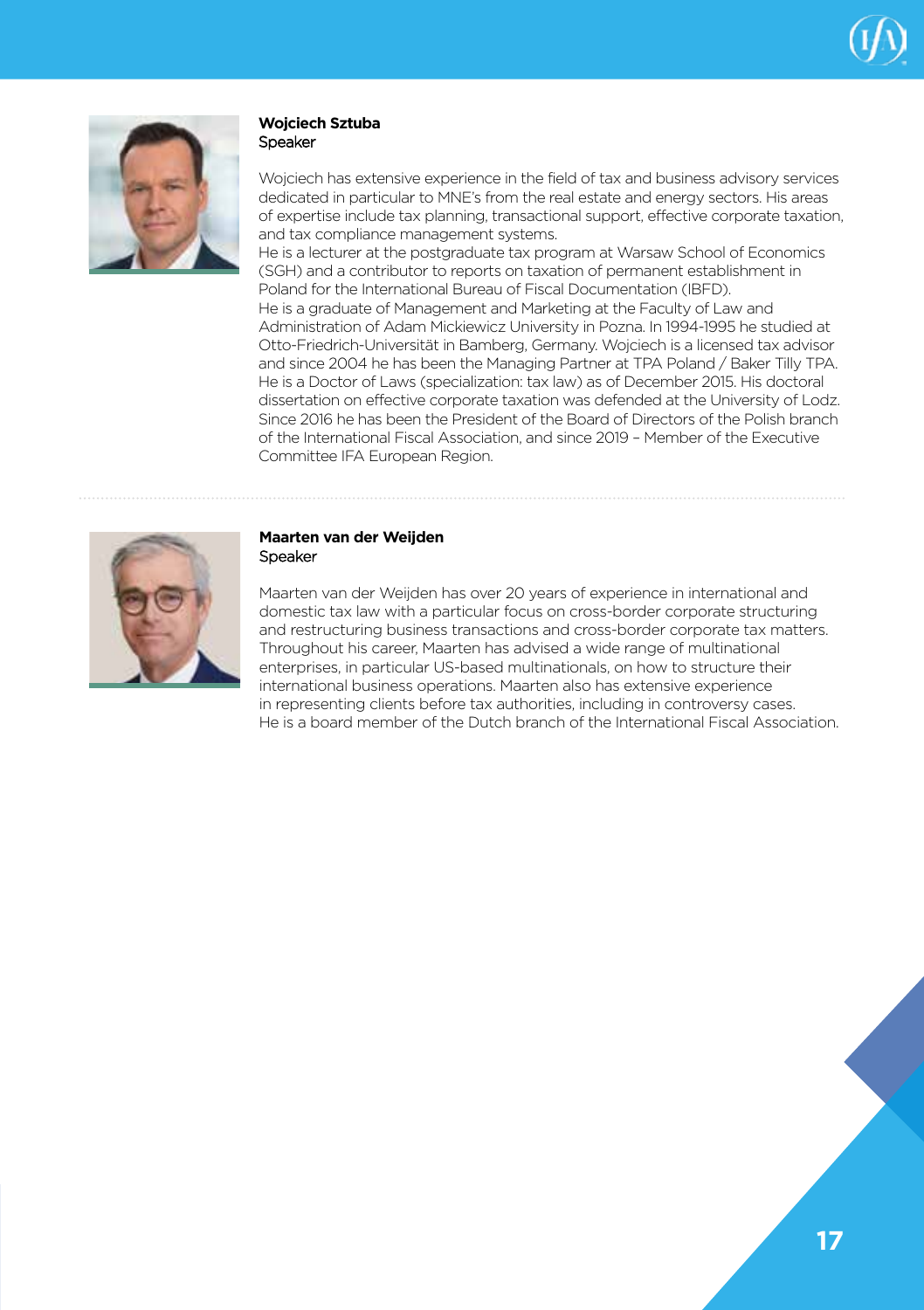

#### **Pascal Hinny** Chair

Attorney at Law, Certified Tax Expert. Extensive experience in national and international tax matters. Regularly advises on international and domestic transactions (M&A, restructurings, recapitalization, financing, relocation, private equity) and regularly represents corporates and individuals in front of tax administrations and in legal proceedings. Head of the Zurich practice group Tax.

Professor of tax law at law faculty of University of Fribourg, Switzerland. Swiss delegate to IFA permanent scientific committee, member of Swiss IFA board.



#### **Domenico Borzumato** Speaker

Domenico is a senior partner in the International Tax and Transaction Services practice of EY and shares his time between London and Italy. In EY he has been the EMEIA leader for the International Corporate Tax Advisory competency and the Tax&Law Country Managing Partner in Italy. He has 30+ years of professional tax experience.

His background ranges from ongoing tax assistance to Italian-based multinationals and fund managers to advising major groups in cross-border reorganizations and/or acquisitions.

In providing international tax advice to large corporates, Domenico has been able to negotiate bilateral and unilateral Advance Pricing Agreements, transfer pricing settlements with tax authorities as well as obtain tax rulings on the presence of a permanent establishment.

Domenico has been responsible for the Technical Tax Committee of Assirevi (Association of Italian Audit companies) for 5 years and Tax Observer in the Civilistic Committee of OIC (Italian GAAP setter).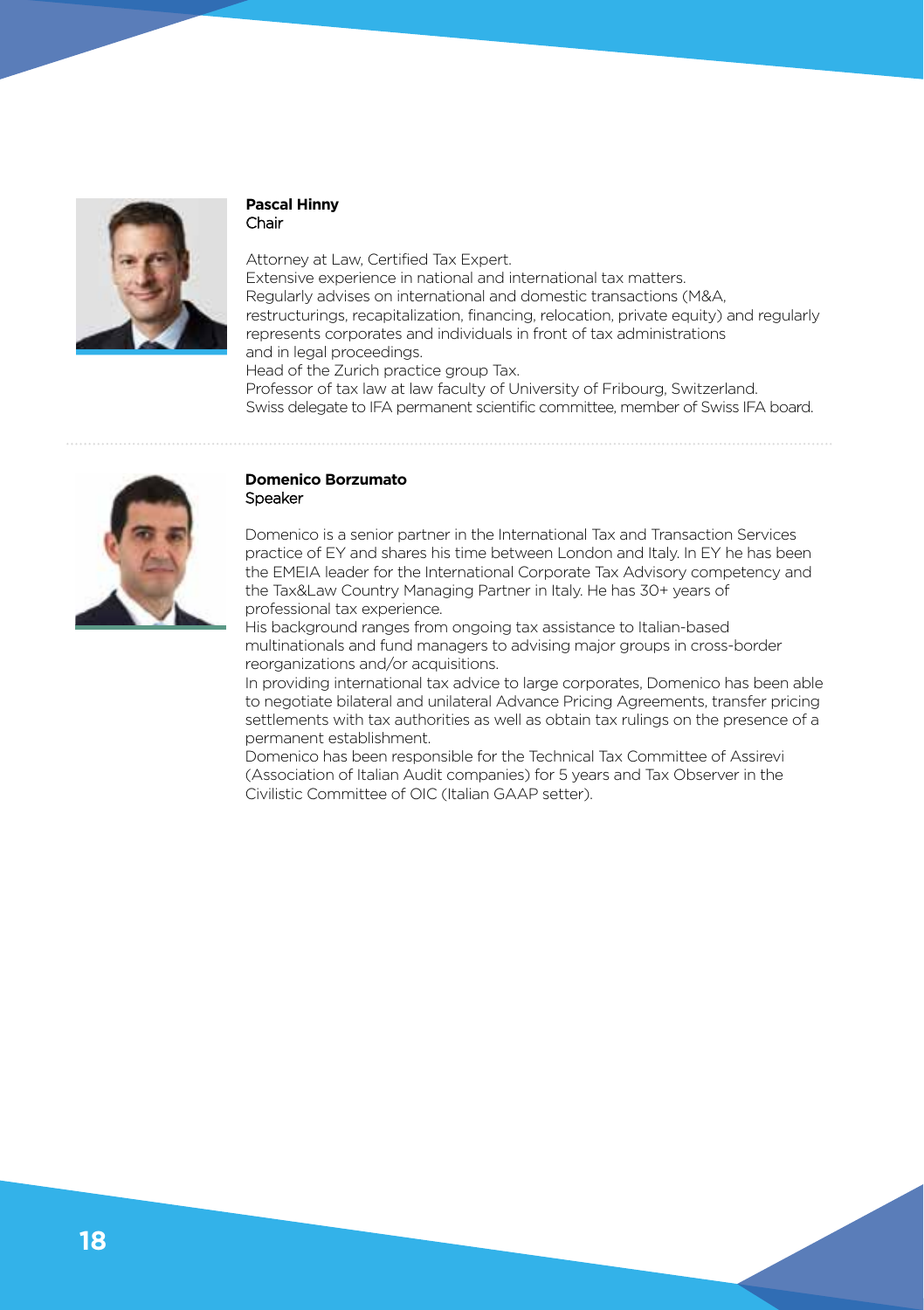



#### **Gauthier Blanluet** Speaker

Managing Partner of Sullivan & Cromwell's Paris office. Head of the French tax practice of Sullivan & Cromwell. Professor of Business Tax Law at the University of Paris II (Panthéon-Assas). Head of the scientific committee of the French branch of IFA. Member of the French IFA Board. Member of the international committee of the French institute of tax advisers (IACF). Mr. Blanluet regularly deals with legal and tax aspects of mergers and acquisitions,

real estate transactions, tender offers and IPO's for a wide range of clients, including French and European industrial groups and international financial institutions.

In addition to providing tax and corporate advice, Mr. Blanluet's work also includes a significant tax litigation practice. He often represents major corporations and financial institutions on their most sensitive matters involving tax disputes. Chambers Europe – Tax: Band 1; Legal500 Europe – Tax: (Hall of Fame); Trophées du Droit – Corporate Tax: Trophée d'Or ("Golden Trophy").



#### **Arne Møllin Ottosen** Speaker

Arne Møllin Ottosen is head of Kromann Reumert's Tax Law Group. Arne specialises in corporate taxation, tax litigation, and corporate and commercial law matters. He is the head of Kromann Reumert's Tax Law Group, which advises and represents Danish and international businesses in matters concerning Danish and international corporate taxation. Arne is widely recognised as one of the most outstanding tax lawyers in Denmark. He is member of the Danish Supreme Court Bar and has conducted a large number of high-profile tax law cases.



#### **James Somerville** Speaker

James Somerville is a Tax Partner in A&L Goodbody based in Dublin. He advises on all aspects of taxation law but with particular emphasis on financial services and property related tax, including structured finance transactions, capital market issues, investment funds and cross border financings, mergers and acquisitions, inward investment, group re-organisations and property acquisition and holding structures.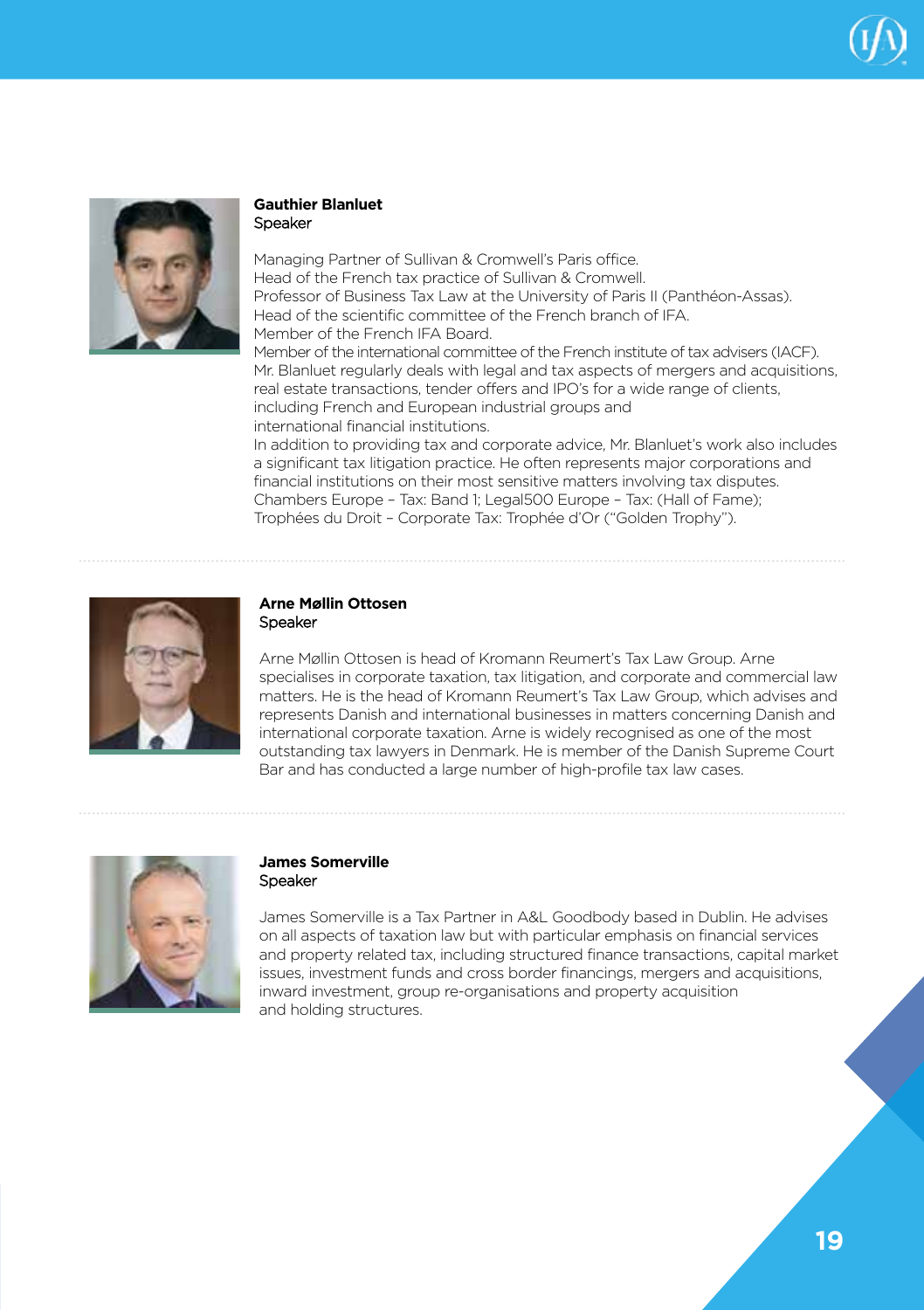

**Paolo Valerio Barbantini** Chair

Italian Revenue Agency



**Hans D'Hondt** Speaker

Federal Public Service Finances of Belgium



**George Pitsilis** Speaker

Governor, Independent Authority for Public Revenue



**Jérôme Fournel** Speaker

Direction Générale des Finances Publiques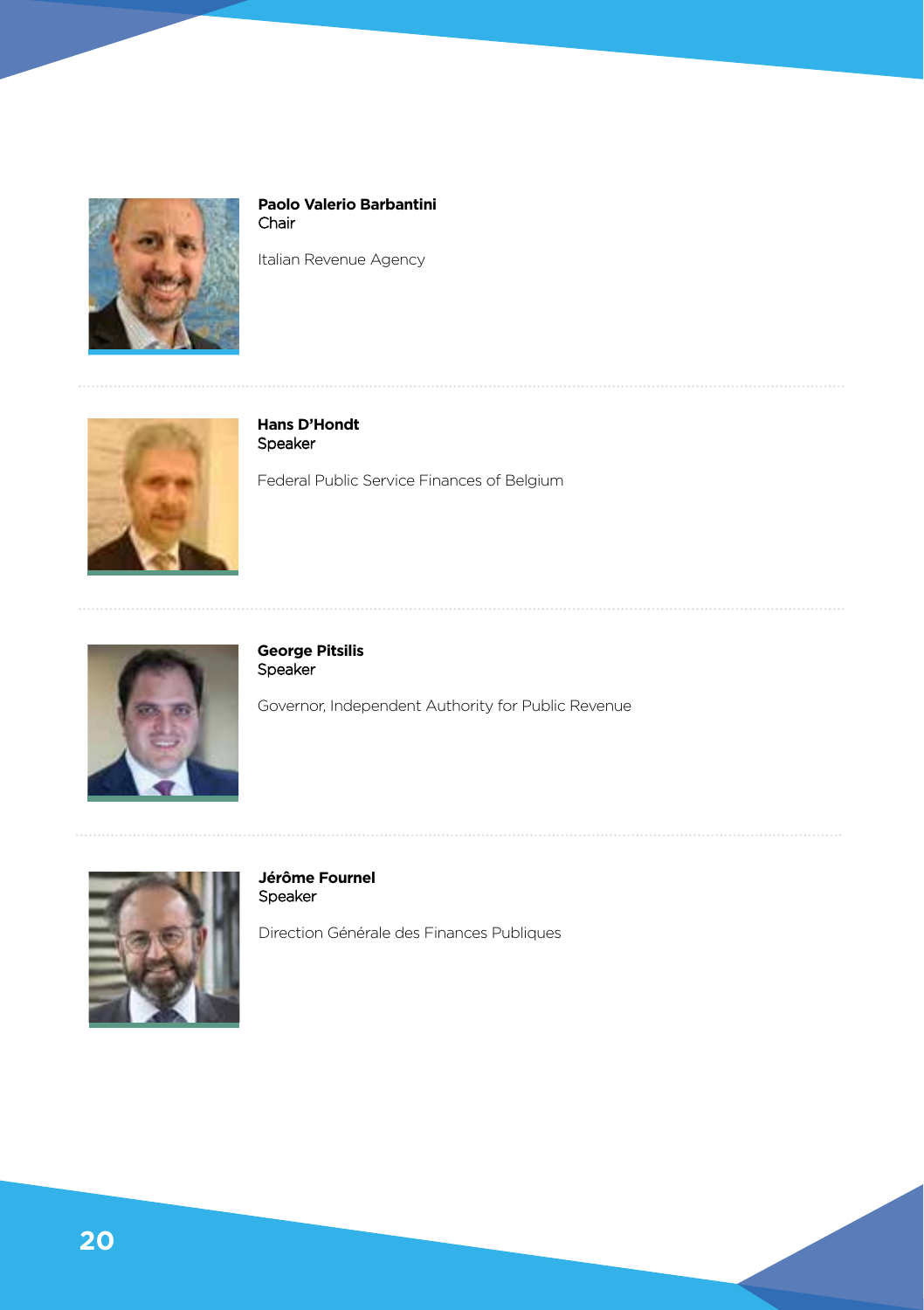



#### **Robert Danon** Chair

Robert Danon is a Professor of International Tax Law at the University of Lausanne (Switzerland) where he heads its Tax Policy Center. He is a founding Partner of Danon, an independent firm with a predominant focus on international tax law, cross-border tax disputes and international arbitrations.

Professor Danon also serves as the Chairman of the Permanent Scientific Committee (PSC) of the International Fiscal Association.

From an international perspective, his practice focuses on tax treaties, transfer pricing and dispute resolution. He is regularly called to give evidence as a testifying expert or to act as an expert counsel in the framework of mutual agreement and arbitration proceedings, including investment law or commercial arbitrations.

At the national level, his expertise covers all areas of Swiss tax law, in particular corporate and MNE groups taxation, wealth and estate planning for individuals (including the taxation of trusts and foundations).

He also advises governments and taxpayers on reforms and corporate tax governance issues associated thereto. For instance, in 2015, he was requested by Switzerland's finance minister to analyze its entire post-BEPS corporate tax reform. He is also regularly invited by the OECD to express his views on matters of international tax law. He has in particular done so on the challenges raised by digitalization, both from the perspective of Pillar One and Pillar Two.



#### **Jean-Louis Geyr Speaker**

Jean-Louis Geyr is Senior Vice President, Head of Group Tax, for Nestlé, reporting to the Group CFO, who is a member of the Executive Board of Nestlé SA. He has 35 years of international experience, as he has lived and worked in 5 different regions (Western Europe, Central & Eastern Europe, Asia, USA and partially Brazil), mainly in Tax and in Finance.

After a traineeship in a bank in London, he started his career in 1986 with PriceWaterhouse as an international tax consultant in Brussels and in New York at the International Tax Services (ITS). He then joined Procter & Gamble in 1991 for 17 years, where he had several roles in Tax and in Finance, in Western Europe, Central & Eastern Europe, Central Asia (as CFO), Greater China,

in the USA and finally in Switzerland.

From 2008 till 2012, he worked for Vale, a Brazilian mining group, as Group Tax Officer, located in their Swiss office Switzerland, and partially in their Headquarters in Rio de Janeiro, Brazil, providing tax leadership in major acquisitions, mining projects, and business expansion across the world.

He joined Nestlé in October 2012, based in their worldwide headquarters in Vevey, Switzerland.

He has a law degree, as well as two post-university masters in Tax and in Financial Management. He is an alumni of IMD, Lausanne. He is of Belgian and Swiss nationality, married and has 3 boys.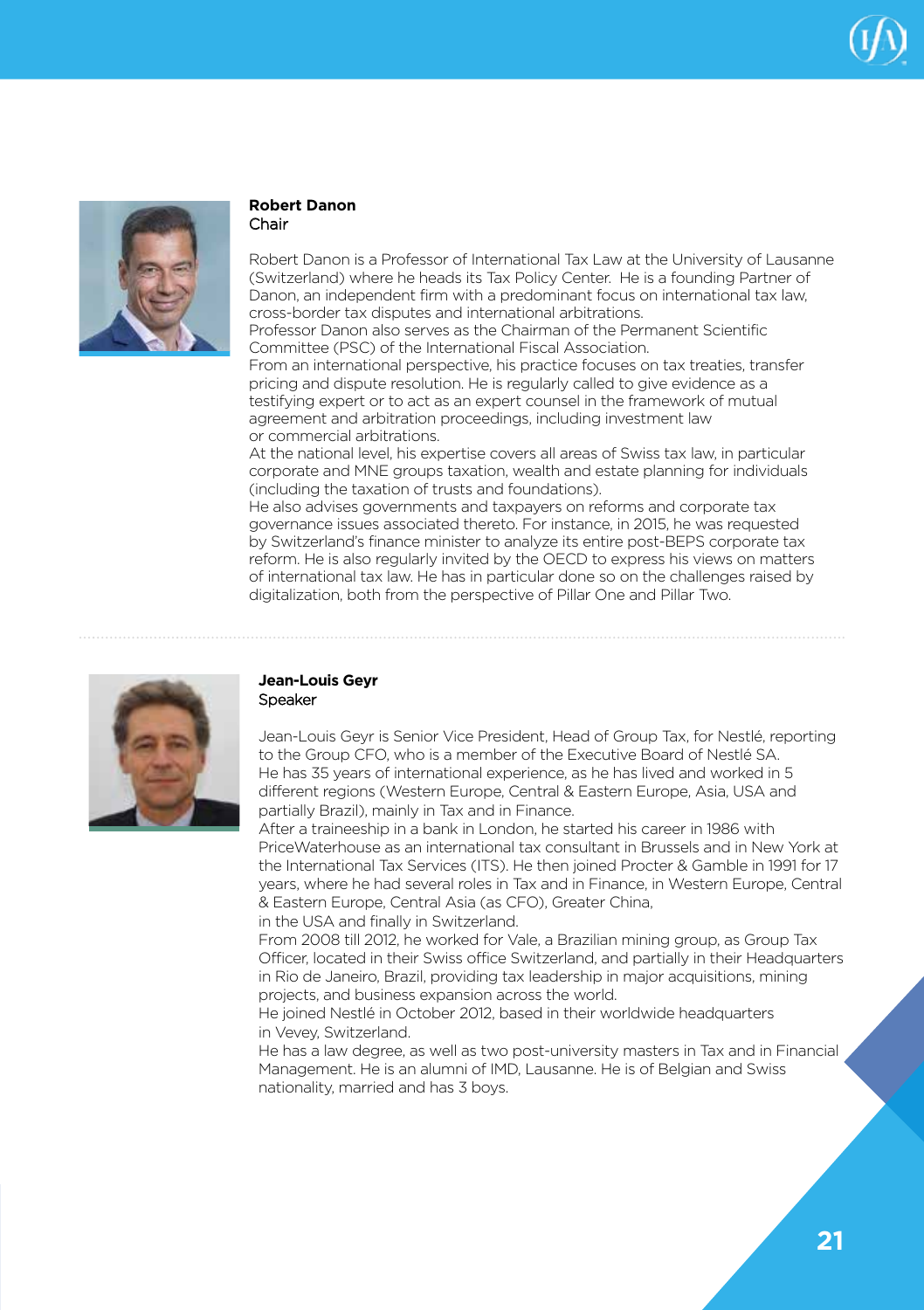

#### **Elizabeth Gil Garcia Speaker**

Elizabeth Gil García is a Tax Lecturer (tenure track) at the University of Alicante (Spain). She finished her PhD under the supervision of Prof. Amparo Navarro, at the University of Alicante in 2016, with the additional title of International Doctor and being awarded with the Doctoral Extraordinary Prize. In her research, she focuses on the taxation of R&D&I, environmental taxation, international taxation and EU tax law, having published the research results in prestigious national and international books and journals. Worth noting is her book "The IP Box Regime. A Study from an International and European Perspective" (Thomson Reuters-Aranzadi, 2021) and her article "The Single Tax Principle: Fiction or Reality in a Non-Comprehensive International Tax Regime?" (WTJ, 2019), which was awarded with an honourable mention in the IFA President YIN Scientific Award (2020). She is an active IFA member, having been appointed as Spanish IFA-YIN Representative (since 2015) and a member of the IFA-YIN Committee (2016-2020). She is also a member of the IFA WIN Spanish Committee (since 2020), chaired by Prof. Marta Villar.



#### **Achim Pross** Speaker

Head of International Co-operation and Tax Administration Division, OECD Centre for Tax Policy and Administration.

Achim Pross is the Head of the International Co-operation and Tax Administration division, within the OECD's Centre for Tax Policy and Administration, and has responsibility for the Standard for Automatic Exchange of Financial Account Information in Tax Matters (Common Reporting Standard or CRS), the OECD's work to address the tax challenges arising from the digitalisation of the economy, many of the BEPS actions, as well as the work on tax administration and tax certainty and on countering tax crimes and other financial crimes. He joined the OECD in 2001.

Prior to joining the OECD he worked in the tax department of a large US law firm working from offices in Washington D.C., Paris and London. Previously he was an assistant at Munich University's Research Centre for Foreign and International Tax and Financial Law.

Mr. Pross is a lawyer by background. He received his legal training at the University of Munich, the London School of Economics and Georgetown Law Centre, Washington D.C. He holds a PhD (Summa cum laude) in international taxation and was the winner of the International Fiscal Association's Carroll B. Mitchell prize in 1997.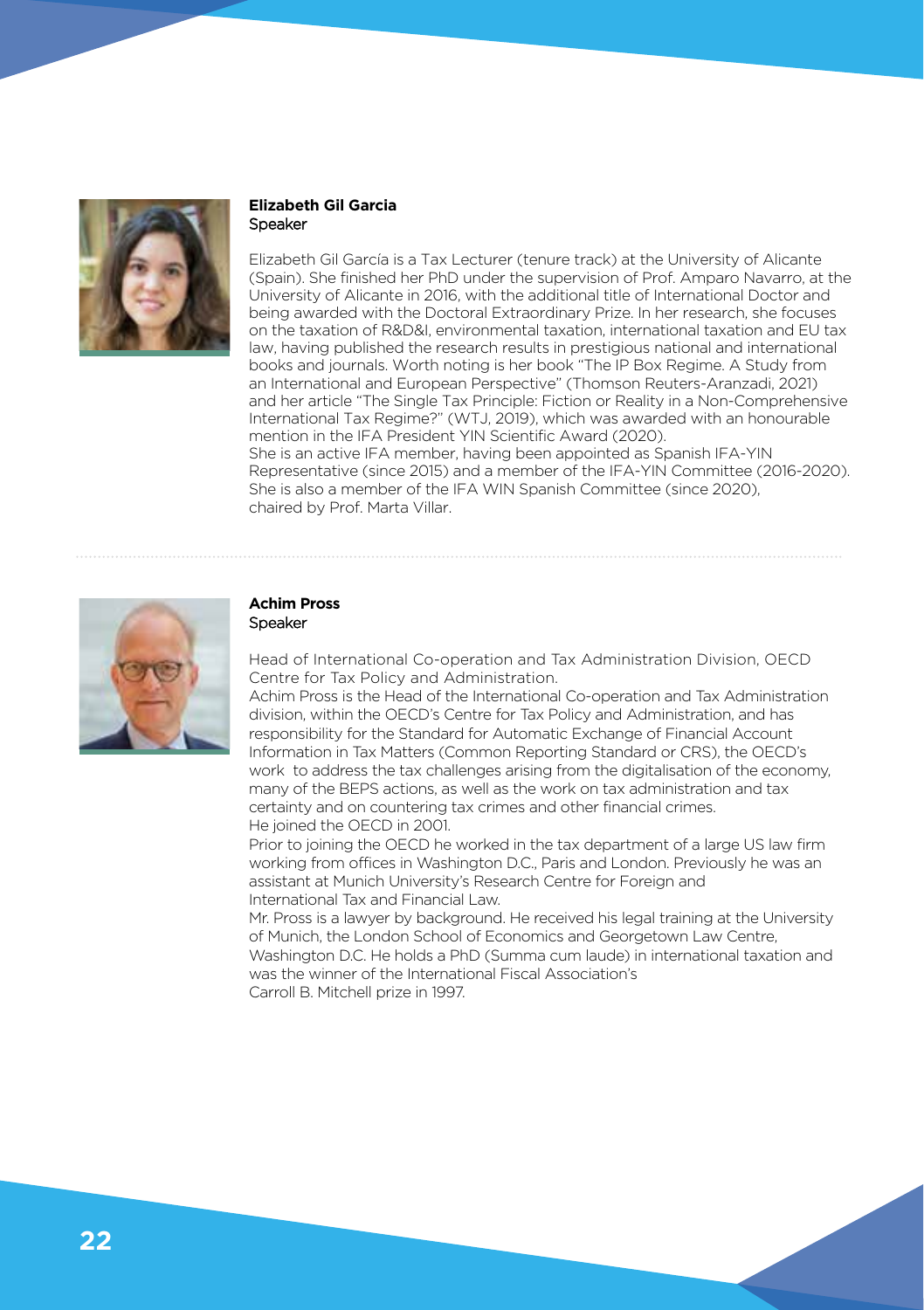



#### **Caroline Silberztein** Speaker

Caroline Silberztein heads the EMEA Transfer Pricing practice of Baker McKenzie and the International Tax and Transfer Pricing group of Baker McKenzie in France. She assists multinational enterprises from a range of industries with transfer pricing risk assessment and management, design and implementation of transfer pricing policies, transfer pricing controversies, mutual agreement procedures and advance pricing arrangements, on a local and a global basis.

She was the Head of the OECD Transfer Pricing Unit from 2001 to 2011 and a member of the UN Subcommittee on Transfer Pricing since 2010. She is nominated on the list of independent persons of standing who can act as arbitrator for the EU Arbitration Convention and EU Directive on Dispute Resolution. She is also a regular contributor of articles in French and international tax magazines and a lecturer in several Universities, and a member of IFA France's scientific committee.



#### **Karl-Heinz Haydl** Chair

Director V@T Policy GmbH, is a Global VAT/GST Practitioner with over 30 years of international VAT/GST technical and practical experience (Tax authorities, Big 4 and 19 years in Industry). He is actively involved in a wide variety of industry and expert policy groups on an EU and international level - eg, as chair of the Business at OECD VAT/GST work to the OECD and a member of the EU Commission´s VAT Expert Group.



#### **Mike Cunningham** Speaker

Mike Cunningham has 35 years' experience in indirect tax. He previously covered a variety of operational and policy roles in the UK tax administration department. He moved across to HM Treasury in 2004 and currently leads teams responsible for UK policy on VAT and excise at HM Treasury. He is also now well into his second three-year term as chair of the Organisation of Economic Cooperation and Development's (OECD) relevant Working Party on consumption taxes, Working Party 9. Mike has been a member of Working Party 9 since 2007 and has been actively involved in its work since then.